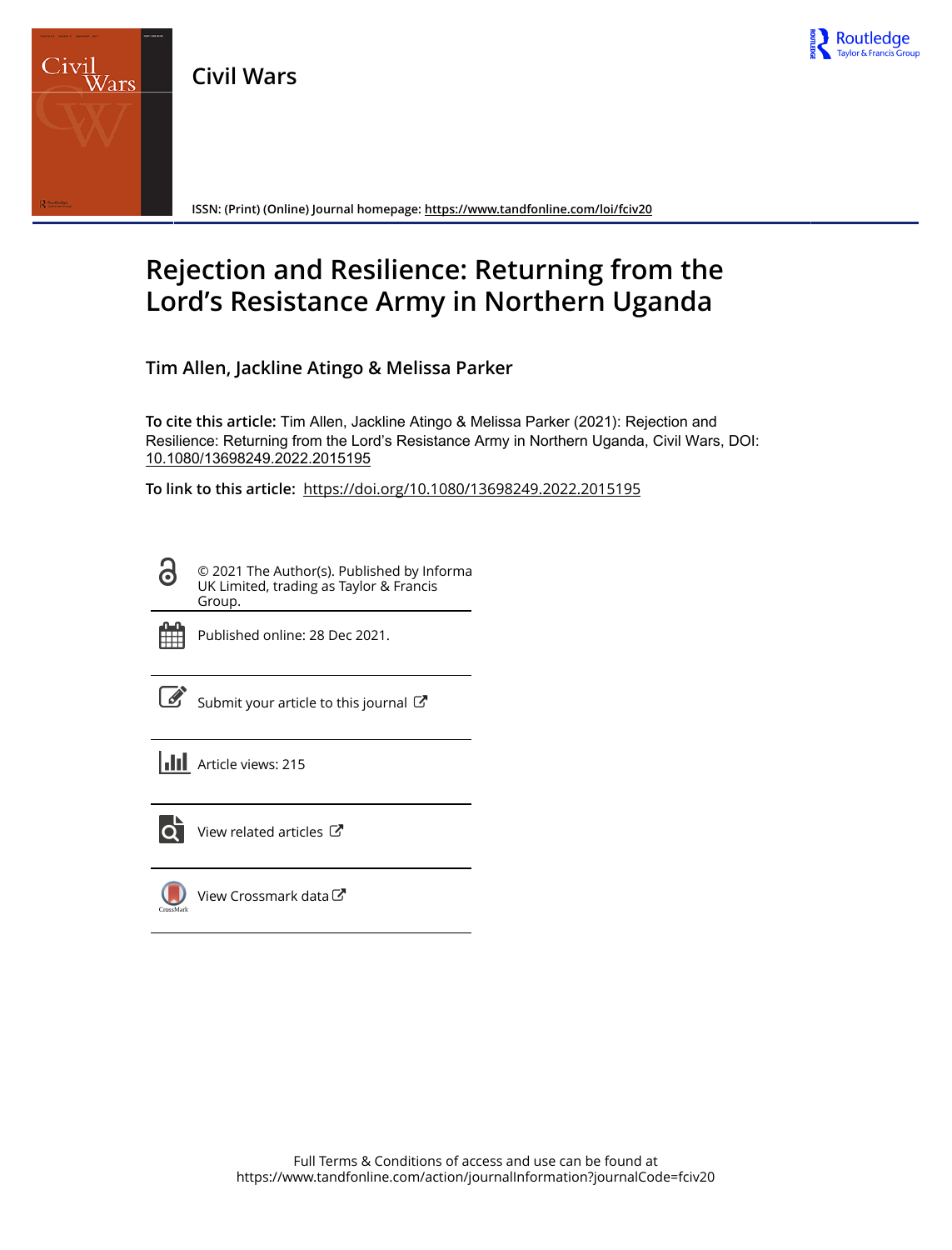

**a** OPEN ACCESS **C** Check for updates

# **Rejection and Resilience: Returning from the Lord's Resistance Army in Northern Uganda**

Tim Allen<sup>[a](#page-1-0)</sup>, Jackline Atingo<sup>[b](#page-1-0)</sup> and Melissa Parker $^{\mathsf{c}}$  $^{\mathsf{c}}$  $^{\mathsf{c}}$ 

<span id="page-1-1"></span><span id="page-1-0"></span><sup>a</sup>International Development, London School of Economics, London, UK; <sup>b</sup>Firoz Lalji Centre for Africa, London School of Economics, Gulu, Uganda; 'Global Health and Development, London School of Hygiene & Tropical Medicine, London, UK

#### **ABSTRACT**

This article focuses on young people who returned from the Lord's Resistance Army in northern Uganda, mostly as children, over ten years ago. They are, by definition, resilient, because they have survived, but there are important variations. For the most part, those who managed to gain status in the LRA, are those most likely to present themselves as 'resilient' according to notions of selfreliance and entrepreneurialism. The majority are not in this position. They are mainly living in rural locations, and commonly face social rejection and extreme poverty. Supporting normative models of resilience has exacerbated deprivation of the most vulnerable.

# **Introduction**

<span id="page-1-3"></span><span id="page-1-2"></span>International donors and aid agencies have commonly connected the reintegration and resettlement of former combatants and war affected populations with ideas about resilience. This is part of a broader trend. The term resilience has been deployed in a variety of contexts since the 1970s, and especially after 2000 (Bhamra *et al*. [2011\)](#page-27-0). Its influence has been apparent in fields of scholarship from engineering, psychology and ecology to political theory, geography, and law. In a review article published in 2011, Almedom noted that the term had also become ubiquitous in disaster reporting and had been adopted by US Department of Homelend Security (Almedom [2011](#page-25-0), p.149). Between 2013 and 2019, a dedicated academic journal was published to highlight and study it (Resilience 2013), hailing 'resilience' as a central concept, which cuts across diverse disciplines and usefully informs policy frameworks. However, not everyone has been enthusiastic, and in recent years, the use, and over-use, of resilience as an analytical construct has become a focus of considerable debate, not least in the way it has become politicised and linked to neo-liberal policies (see, for example, Walker

**CONTACT** Tim Allen **۞** t.allen@lse.ac.Uk

© 2021 The Author(s). Published by Informa UK Limited, trading as Taylor & Francis Group. This is an Open Access article distributed under the terms of the Creative Commons Attribution-NonCommercial-NoDerivatives License (http://creativecommons.org/licenses/by-nc-nd/4.0/), which permits non-commercial re-use, distribution, and reproduction in any medium, provided the original work is properly cited, and is not altered, transformed, or built upon in any way.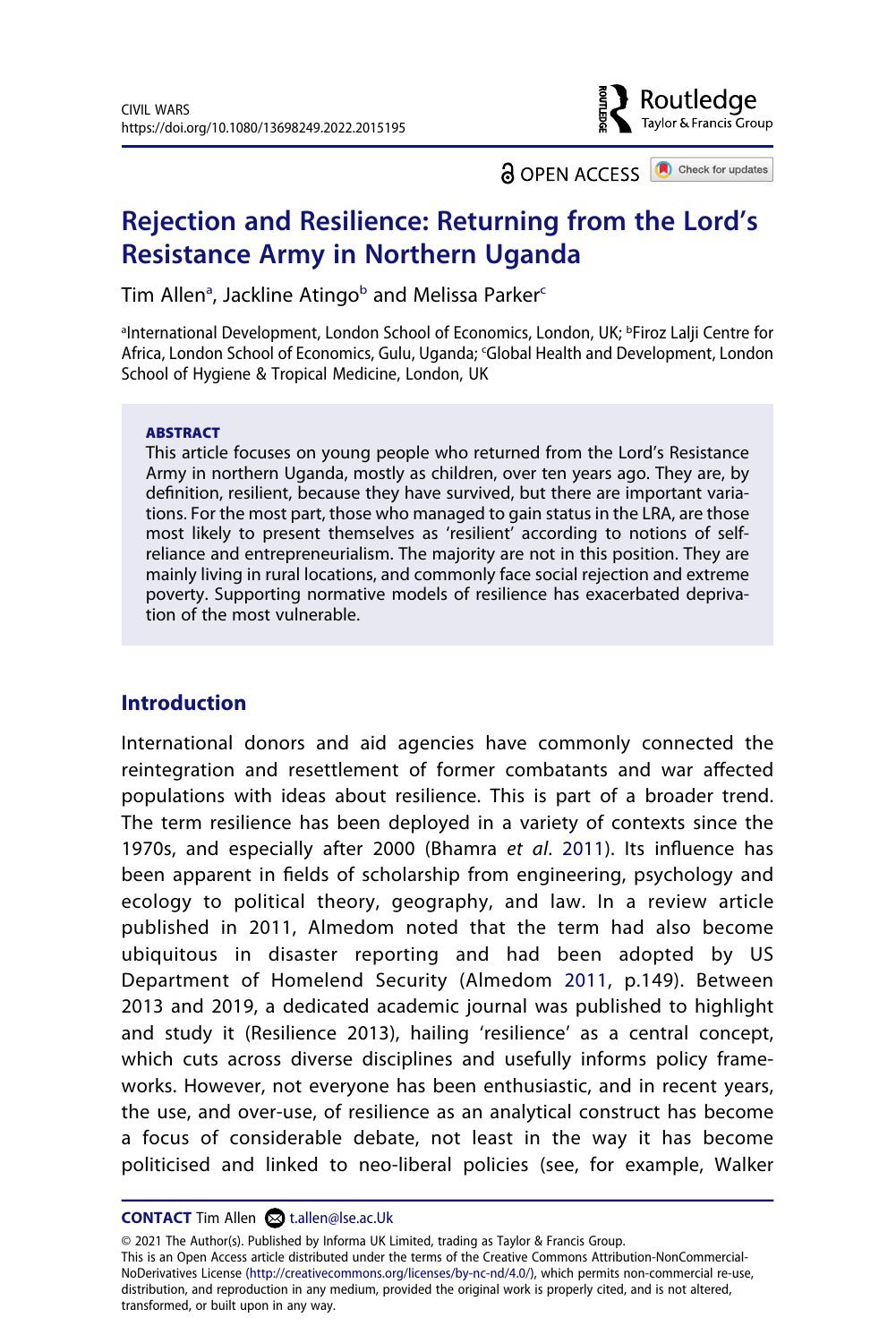<span id="page-2-5"></span><span id="page-2-4"></span><span id="page-2-3"></span><span id="page-2-2"></span><span id="page-2-1"></span>and Cooper [2011,](#page-28-0) O' Malley [2010,](#page-27-1) Almedom [2011,](#page-25-0) Reid [2012,](#page-27-2) Chandler [2012,](#page-25-1) Joseph [2013,](#page-26-0) Cretney [2014](#page-26-1), Welsh [2014,](#page-28-1) Evans et al. [2014,](#page-26-2) Brassett and Vaughan-Williams [2015,](#page-25-2) Duffield [2015](#page-26-3), Dunn Cavelty *et al*. [2015,](#page-26-4) Ilcan and Rygiel [2015,](#page-26-5) Howell [2015](#page-26-6), Garrett [2016](#page-26-7), Felli et al. [2016](#page-26-8), Hilhorst [2018,](#page-26-9) Humbert and Joseph [2019,](#page-26-10) Oliver and Boyle [2019](#page-27-3), Munive [2021](#page-27-4)). Indeed, some literature reviews have noted that the resilience agenda has qualities of a 'fad' whose time came and has now gone (Vernon [2004](#page-28-2), van Breda [2018\)](#page-28-3).

<span id="page-2-7"></span><span id="page-2-6"></span>Nevertheless, it is the case that resilience-inspired strategies have been introduced widely, and the notion of resilience has sometimes become so embedded in discourses that it is not defined at all, although its actual implications may be diverse, and even contradictory.

In very general terms, resilience is associated with the capacity to recover a pre-existing or stable state after a shock or disruption. Thus, with respect to people who have suffered individually or collectively from traumatic events, those promoting a resilience perspective argue that focus should be less on the kind of adversity that has been experienced, but more on how adversity is dealt with.

<span id="page-2-0"></span>This article reflects on such ideas in the light of long-term research carried out during the heyday of enthusiasm for resilience between 2013 and 2020 with children (now young adults) who returned from the Lord's Resistance Army (LRA) in northern Uganda more than ten years ago. The examples we foreground have emerged from long-term research, which has systematically followed up and interviewed a sample of returnees who passed through a large reception centre in Gulu town, between the late 1990s and 2012 (Allen *et al*. [2020,](#page-25-3) Parker *et al*. [2021\)](#page-27-5). They all speak Acholi, which is a form of the Luo language. We also draw on earlier research carried out by the authors with former LRA recruits that occurred in very difficult conditions, while the fighting was still going on in the region before 2006. The article is divided into four parts. Part one outlines the main processes shaping abduction and return in northern Uganda. Part two discusses usage of resilience discourse in the region, noting overlaps and tensions between ideas expressed in English, and the connotations of words used to translate those ideas into Acholi. The third part presents six case studies, noting ways in which aspects of the lives described relate to possible dimensions of resilience. In the fourth part, points implicit in the case studies are drawn together, and interpreted with reference to other literature about people returning from the LRA and to patterns we have discerned by statistical analysis. The article then concludes by underlining dangers in embracing resilience orientated assistance schemes and perspectives, suggesting that, in practice, they may exacerbate or overlook the deprivation of the most vulnerable.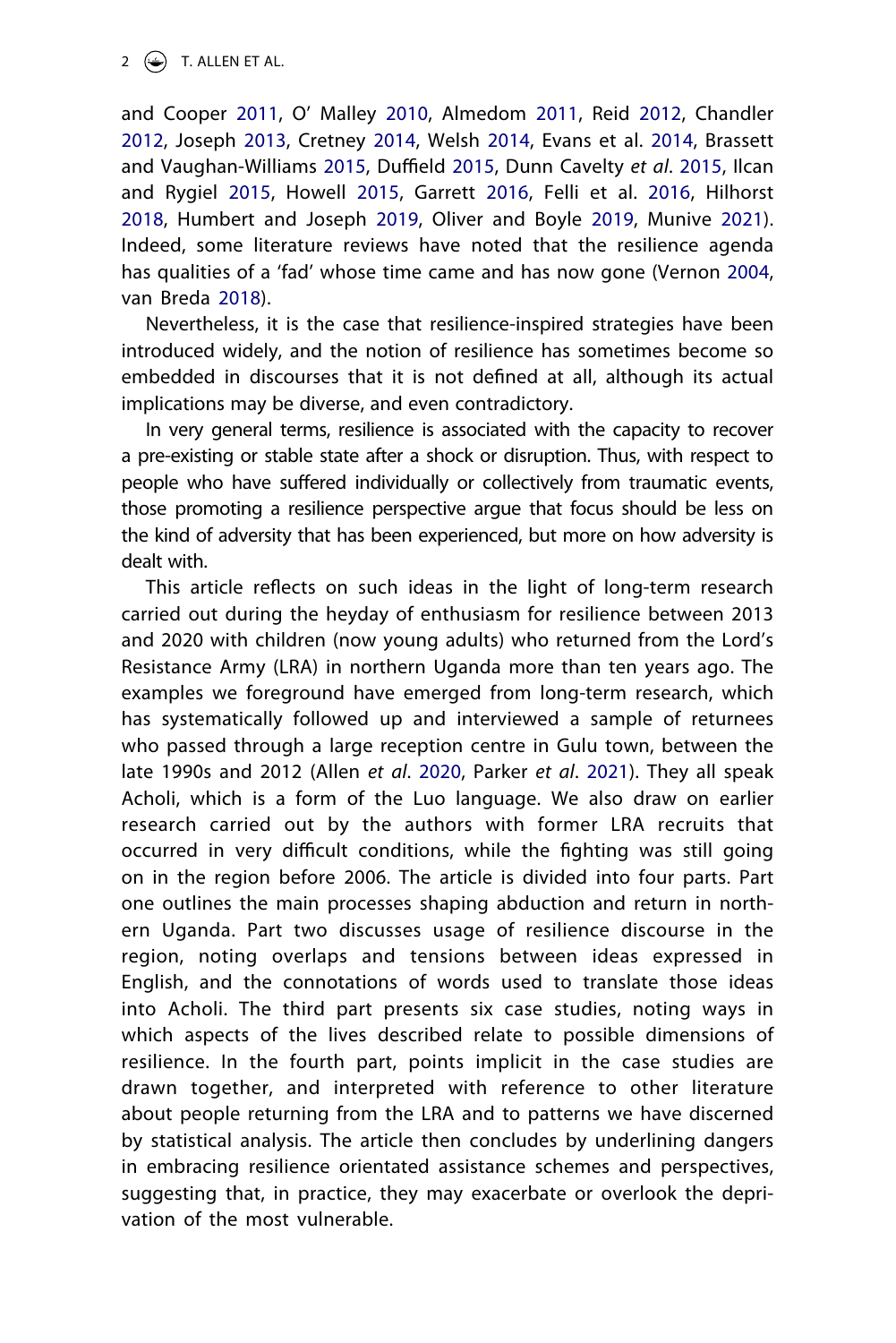#### *Abduction and Return*

<span id="page-3-1"></span>The conflict involving the LRA started in the mid 1980s and continued until peace negotiations in 2006 (Allen [1991](#page-24-0), [2006](#page-25-4), Allen and Vlassenroot [2010](#page-25-5)). When those failed, the LRA's attacks resumed, but across Uganda's borders in South Sudan and Democratic Republic of Congo, and in the Central African Republic. Since 2006, northern Uganda has been relatively peaceful, but the legacies of extreme violence have been far-reaching. In 2003, the UN Under-Secretary for Humanitarian Affairs referred to the situation as a 'moral outrage' (Aljazeera [2003](#page-24-1)). At that time, more than a million people were forced to live in atrocious conditions in internal displacement camps. Survival was linked to food distributions because cultivation of crops was severely limited. Sanitation was minimal and crude mortality rates associated with infectious diseases were extremely high.

<span id="page-3-0"></span>In addition, the camps were poorly protected, and the population was exposed to LRA attacks, which included atrocities such as clubbing mothers and their babies to death and bodily mutilations (i.e., cutting off noses, lips and limbs). Also, large numbers of people were abducted, especially from the late 1990s. How many is debated, but it is probable that over 24,000 children and over 28,000 adults had been forcibly recruited by the LRA by 2006 (Allen *et al*. [2020\)](#page-25-3). Being taken in this way was typically described by those affected as going to the bush (*olum*), a space where established moral norms are not necessarily applied. They were required to perpetrate or watch extremely violent acts, and some were forced to kill or maim their own friends and relatives. The girls were 'given' to LRA commanders or occasionally other combatants as 'wives'

An unknown number of those recruited died, but the majority eventually found a way of returning. Some did so informally, having escaped or having been released. Others surrendered or were rescued by the Ugandan army (UPDF) after it crossed the international border into what was then Sudan in 2002 to attack the LRA base camps. Over 20,000 were formally registered and returned through aid-supported reception centres. Initially, these had been set up in Gulu town to deal specifically with returned children and young adults, including mothers returning with infants, but in response to an escalation in the numbers needing to be processed, a dozen more centres were established in various parts of the region (Allen and Schomerus [2006](#page-25-6)).

<span id="page-3-2"></span>At the reception centres, returnees were provided with food, clothes and medical care. There is no doubt that many of the young people returning from the LRA were fearful about what would happen to them, and often openly troubled by what they had seen or been forced to do. Psychosocial counselling was sometimes offered, but those providing this kind of care had little, if any, professional training. Instead, returnees were provided with instructions about appropriate ways to behave when re-joining their families.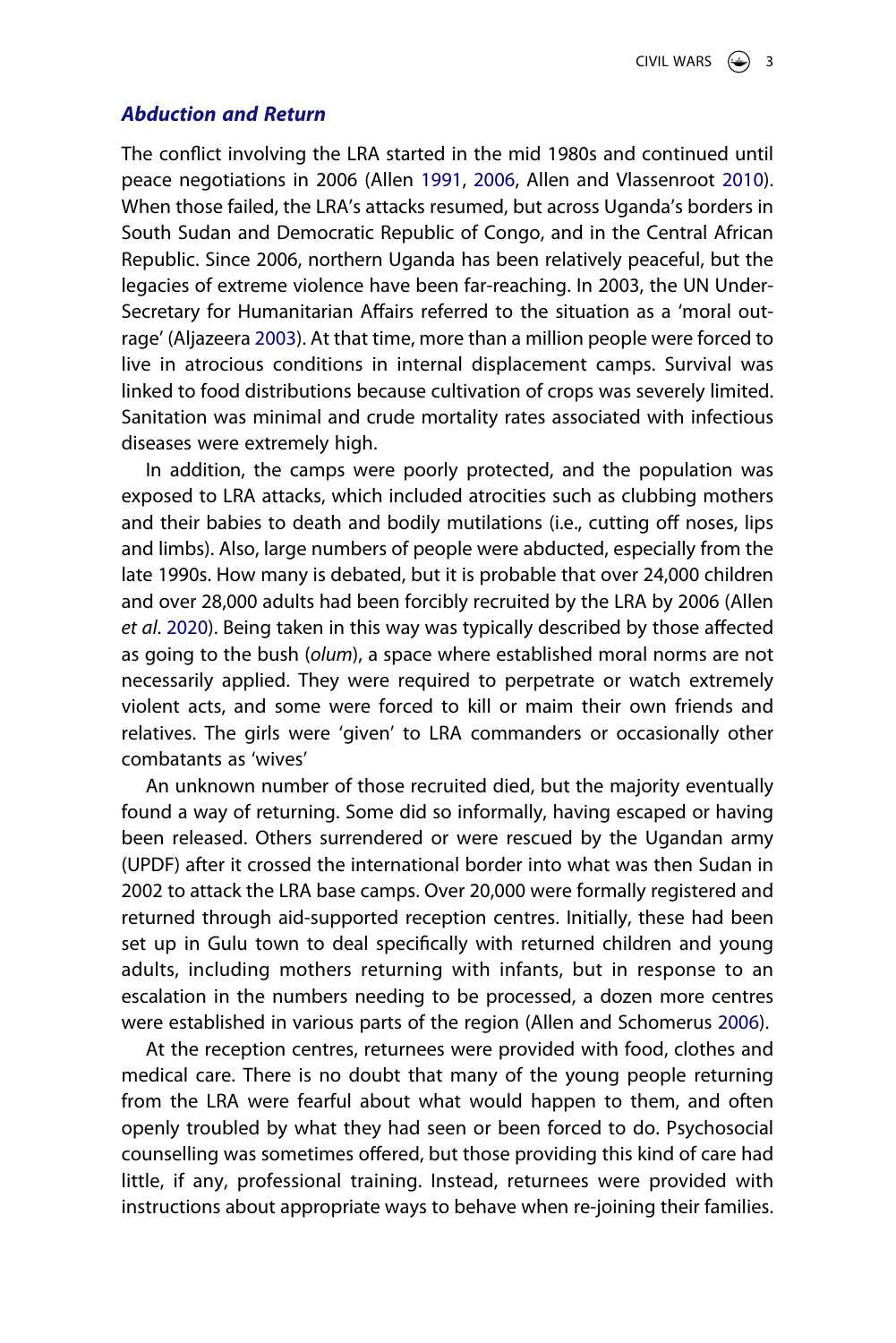$4 \quad \textcircled{\LARGE{\textcircled{\small{\text{--}}}}}$  T. ALLEN ET AL.

Emphasis was also given to forgiveness, and to social healing – with local rituals being actively promoted by some reception centres and several aid agencies.

After a period at the reception centres, usually a few weeks or months, almost all these young people were taken to where their families were living and left there. Usually, that meant placing them back in internal displacement camps. Even at the time, this was criticised as a problematic approach. The camps were often dangerous places, poorly protected and monitored. In addition, many of those who survived abduction by the LRA had been required to torture and/or kill the relatives of those they were now expected to live with (Allen [2005,](#page-25-7) Allen and Schomerus [2006\)](#page-25-6).

<span id="page-4-0"></span>Among reception centre staff, there was emphasis on supporting the resilience of those they were assisting. Of course, everyone 'reintegrated' (or, more accurately, returned and resettled) following periods with the LRA might be called 'resilient', simply because they survived circumstances in which large numbers died. However, the word was mostly used in more specific ways, suggesting that some people are more resilient than others, or even implying that there are those for whom the term is inappropriate, because they are not behaving in ways that are perceived to be properly resilient.

The latter perspective suggests that resilience is a choice, and one that might be incentivised and rewarded. A consequence is that the term 'resilience' denotes status, and potentially becomes a label that excludes those deemed less worthy of help. Our findings reveal that such modes of exclusionary resilience, shaped by ideas of self-reliance and entrepreneurial endeavour, have, over the years since people returned, orientated attention to former LRA recruits and their children living in urban and peri-urban places. They are commonly connected to support networks in which old LRA hierarchies play a role. However, the majority of children and young adults who returned from the LRA are not in this position. They are mainly living in rural locations, and commonly face social rejection and extreme poverty.

# *Understandings of Resilience*

<span id="page-4-1"></span>Resilience is a prominent concept in discussions about vulnerable groups in northern Uganda, much as it is elsewhere. There are assistance schemes with the term in the title, such as the Northern Uganda Resilience Initiative, and the Building Resilience and Adaptation to Climate Extremes and Disasters programme. The word is sometimes used without much explanation, as if we all know what it means, or alternatively is applied quite precisely, but in divergent ways. To give some examples of the latter, in northern Uganda 'resilience' has been used to refer to (i) those who do not have symptoms of anxiety or depression (Haroz *et al*. [2013\)](#page-26-11); (ii) a capacity to deal with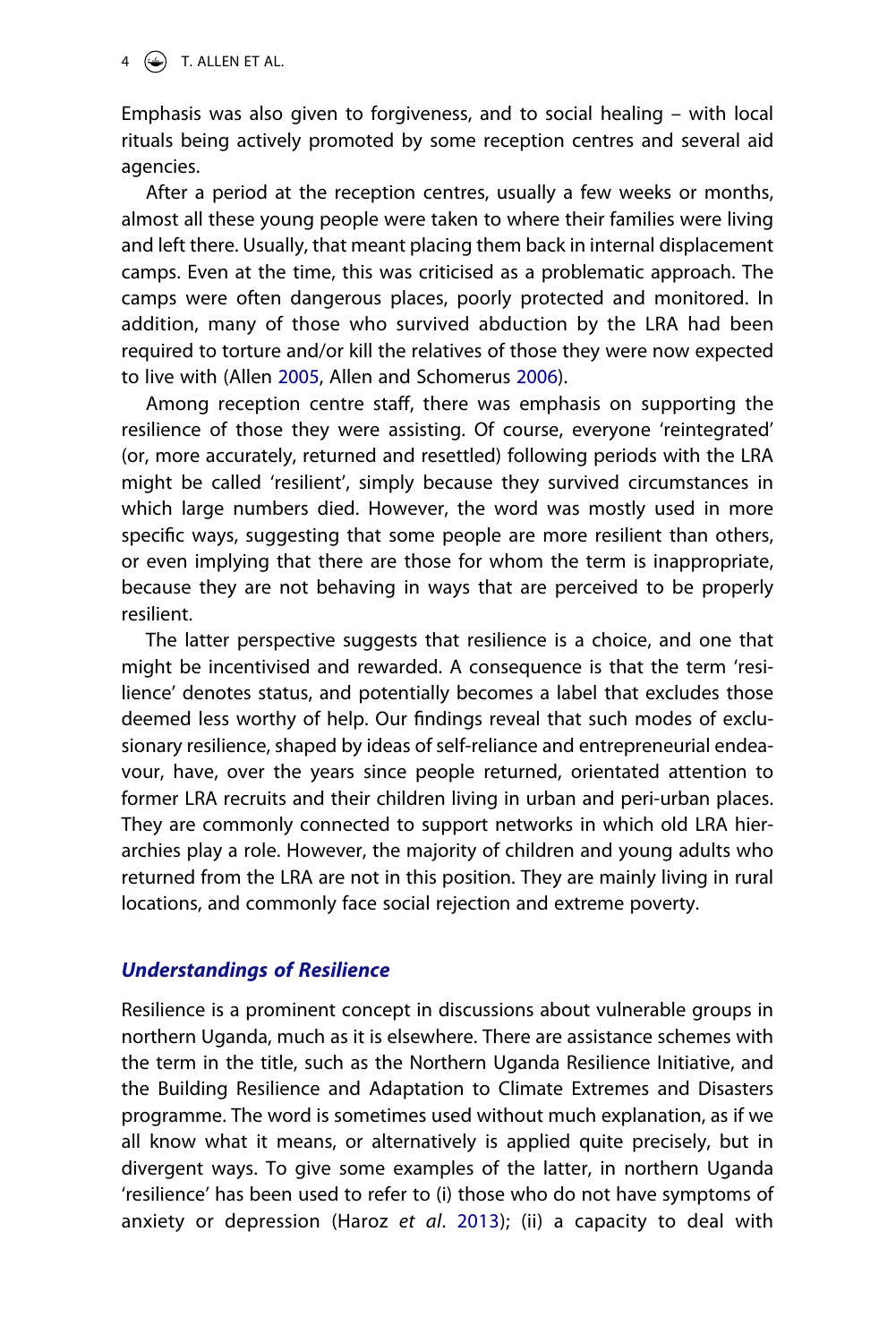<span id="page-5-4"></span><span id="page-5-3"></span><span id="page-5-2"></span><span id="page-5-1"></span><span id="page-5-0"></span>environmental stresses (Kansiime and Mastenbroek [2016](#page-27-6)); (iii) the LRA's facility to endure as a rebel group (Day [2019](#page-26-12)); (iv) coping responses to trauma (Harnisch and Montgomery [2017\)](#page-26-13); and the communal expression of antipathy to former LRA combatants (Akello [2019\)](#page-24-2). Meanwhile, many aid agencies tend to link resilience with entrepreneurialism or an ability to take advantage of incentives (for example, UNHCR [2017\)](#page-28-4). As Schiltz *et al*. [\(2019\)](#page-27-7) have observed, ideas of resilience and self-reliance have become inseparable in humanitarian responses. World Vision Uganda, one of the most active international NGOs in the region, explains on its website that it promotes 'resilient livelihoods' by providing tools and resources to build self-reliance' (World Vision [2018\)](#page-28-5), and a documentary film made by the United Nations Development Programme presents positive accounts of successful individuals to show that the people of northern Uganda 'have seized on opportunities and shown resilience, thereby arising from the ashes of the twenty year insurgency' (UNDP [2016](#page-27-8)).

<span id="page-5-6"></span><span id="page-5-5"></span>A further complication is that the word resilience, like many other English terms, does not translate into Acholi in a straightforward way. That is important, because the language of resilience has been used by aid agencies and other actors as if it does. An implication is that the active promotion of 'resilience', when presented to Acholi people in their own language, does not necessarily mean that which is intended – a matter that is compounded by the multiple, overlapping, meanings and associations in English. Additionally, the way in which livelihoods are described by Acholi people in their own language is translated into English from Acholi concepts. This, in turn, seems to have affected the multiple ways in which Acholi 'resilience' is described in English-language publications.

In the Acholi language, '*ciro can'* is a possible translation of the English word 'resilience' that overlaps with the above-mentioned World Vision notion of self-reliant livelihoods. It means deliberately deciding to make the most of a difficult situation, when there is the possibility of choosing not to do so. It suggests an expectation of improvement over time and an ability to move on from a bad event or circumstance. '*Ngat eni tek'* (this person is strong), or 'cwinye tek' (strong hearted), might be said about someone who is able to '*ciro can'*. In contrast, '*kanyo can*' might be an alternative translation of resilience into Acholi. It suggests that a circumstance is forced upon someone, and while they have no capacity to resist, they have endured or persevered. A girl who was given as a wife to an LRA commander and has returned with children that are rejected by her relatives may be considered resilient in this way. The term '*kanyo can*' is used to indicate that she is not 'resilient' from choice, or because she is strong, but because she and her children are alive. This kind of resilience is expressed in the chorus of a well-known Acholi traditional song: '*Kany mogo dong akanya ya, aciro kwe, ci mogo dong acira ya*', which means: 'Just persevere with other things and go on with life however difficult it may be for you'. There is also a connotation to *kanyo*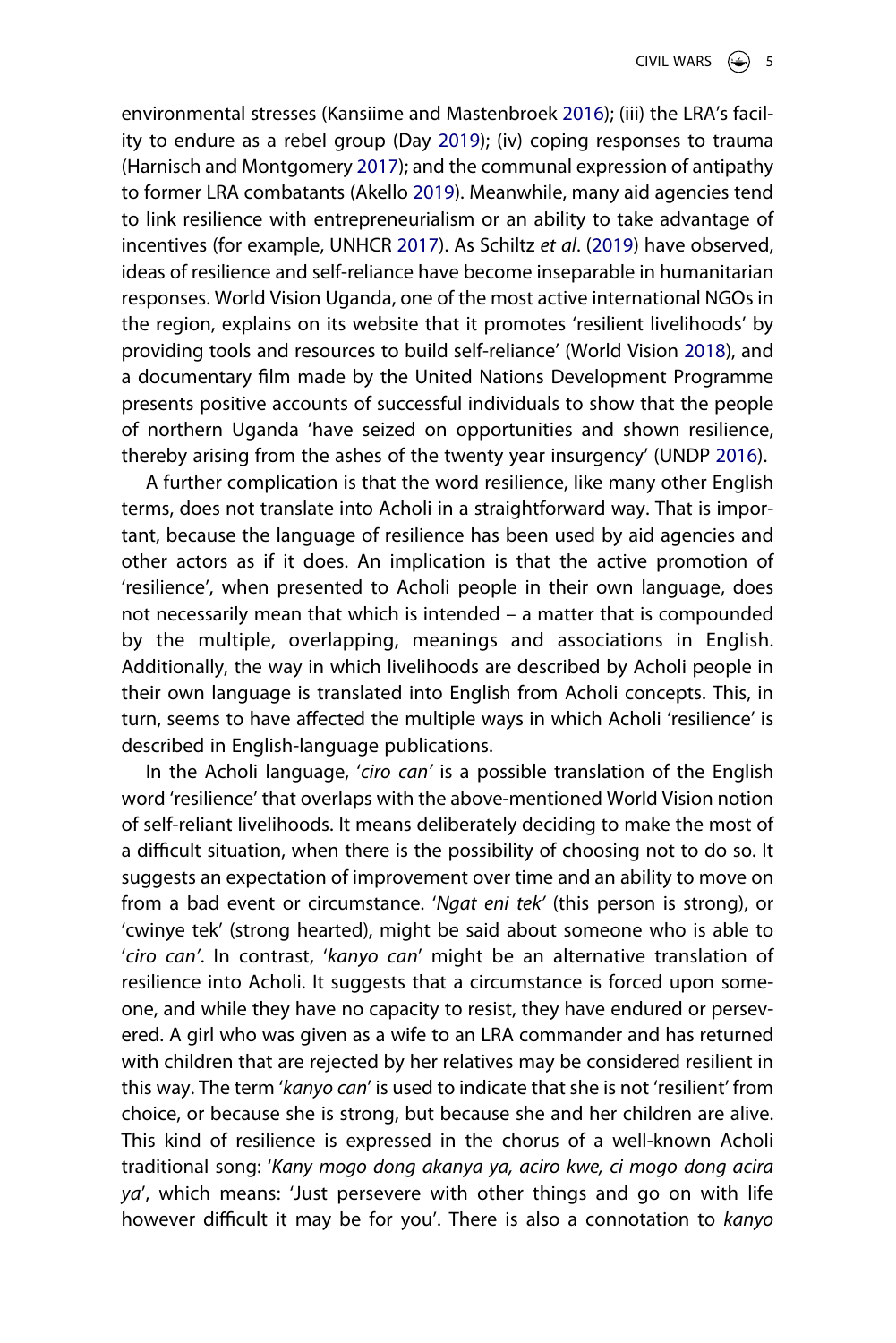that suggests it cannot be forever, because that will mean death, while *ciro*, is a longer-term proposition. *Ciro* implies that the troubles encountered necessitate adaptation to overcome them and, eventually, to thrive, potentially making someone a stronger person. Other expressions commonly used, include: '*tute matek*' (struggles a lot), '*wa tye ka temo'* (we are managing), or '*tute ki kwo'* (getting on with life).

These Acholi phrases capture aspects of the way the word 'resilience' is deployed in English, but they are not exact translations, and they are not a kind of topology of experiences. Sometimes they are used in overlapping ways. Someone may be viewed as 'kanyo can', because they carry on, even though they may become emotional or despairing about their condition. Yet, they may also be said to be trying to find a way of being '*ciro can'*, and even when they are weeping, a relative may encourage them by telling them that the fact that they keep trying shows that they are '*cwinye tek*' (strong hearted). In addition, it is worth noting that the more developmentoriented aspects of how 'resilience' may be used in English are more likely to be captured with other terms. Both *kanyo* and *ciro* suggest that help and change would be welcome, rather than a commitment to entrepreneurial self-help, or a response to other such neoliberal policies. From an Acholi point of view, it would probably make more sense to say that providing aid effectively means *medo kero ki dano* (giving capacity to people to do something).

# *Researching Return*

<span id="page-6-1"></span><span id="page-6-0"></span>Previous ethnographic research by the authors before, and during, the LRA conflict, usefully informed the research presented here (see, for example, Allen [1991](#page-24-0), [2005,](#page-25-7) [2006,](#page-25-4) [2007](#page-25-8), [2015a](#page-25-9), [2015b,](#page-25-10) Parker [1996a,](#page-27-9) [1996b](#page-27-10), Allen and Schomerus [2006,](#page-25-6) Atingo [2008,](#page-25-11) [2021](#page-25-12), Allen and Vlassenroot [2010\)](#page-25-5). An aspect of that earlier research had been to assess the activities of all the reception centres, and to observe the return of abducted children and young adults. At that time, there were case file records available at all these centres, and it was possible to generate a sample of 251 females and 635 males from eight of them (a 2 per cent sample), including GUSCO and the other larger reception centre operating in Gulu town by World Vision. All these people had passed through the centres and had ostensibly been reunited with their immediate families. However, there had been no concerted effort to follow them up after they had left the reception centres. They had mostly been transported to widely dispersed internal displacement camps, which were considered too dangerous to visit after dark, because of the danger of LRA attacks.

Over three months, efforts were made to find those in the sample (Allen and Schomerus [2006](#page-25-6)). 238 were found, mostly living in the camps to which they were sent. Some information was also found about a further170 from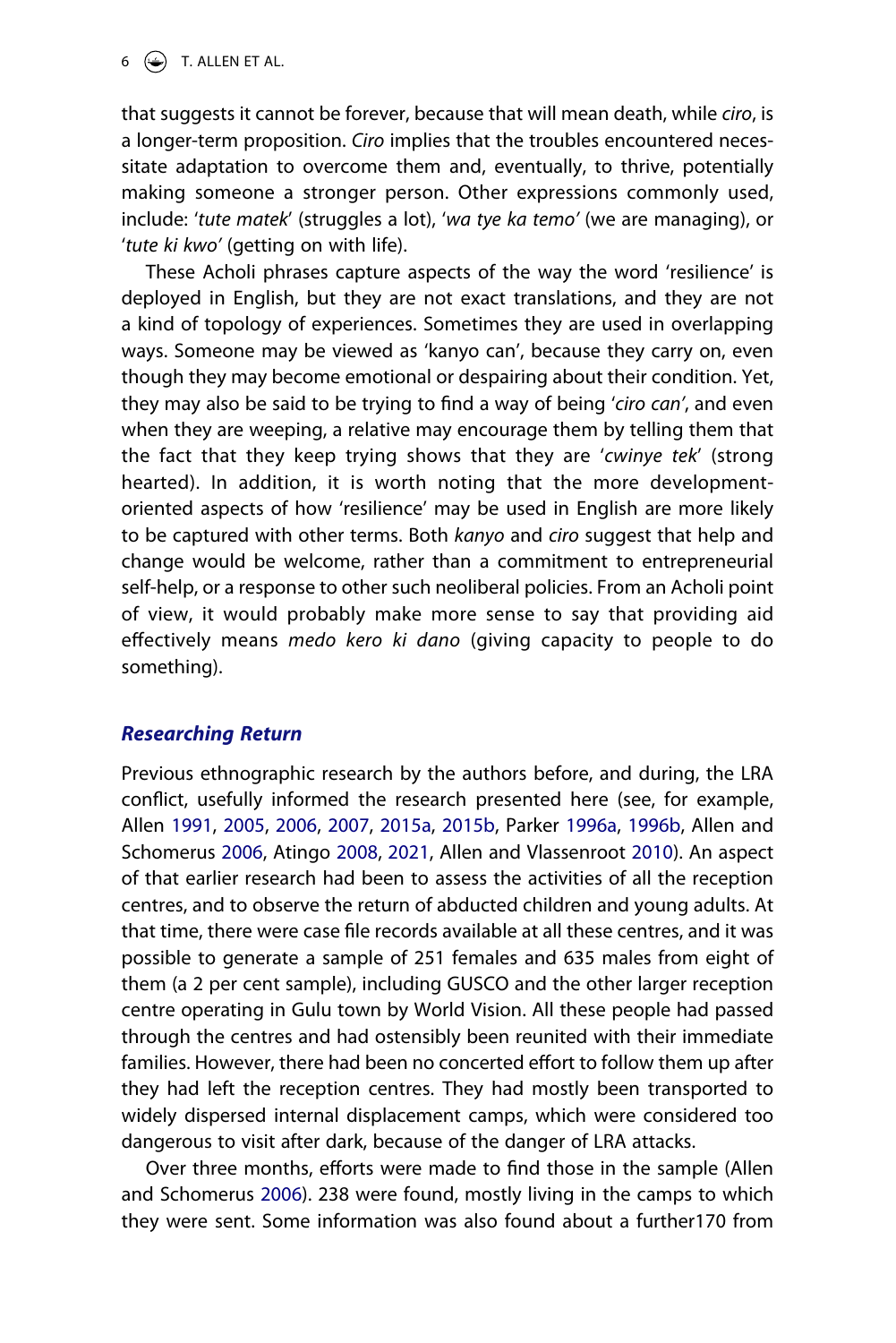relatives and neighbours. However, no information at could be found on the remainder, which was more than half of the sample. That was grounds for serious concern, although it should be noted that looking for those returned from the LRA in displacement camps, some of which were several hours drive from Gulu town, was extremely challenging. Some camps could only be reached in a military convoy. Of those returnees located, it was too early to know how effectively they had reintegrated. Most were still living in displacement camps with relatives, dependent on food distributions like other residents. It was noted that there were numerous reports of abuse and name calling. Also, there were fears expressed that those returning from the LRA were affected by malevolent or polluting spiritual forces, often referred to as *cen*.

It had been hoped to build directly on the foundation of this earlier effort to locate LRA returnees. However, by 2013, the reception centres had mostly closed, and case file records had been lost. Where they had gone is unclear, but it seems likely that hard copies were destroyed when funding from donors stopped. It was particularly unfortunate that the thousands of files previously available at the former World Vision reception centre in Gulu were no longer available. Luckily, the majority of GUSCO records were found by the authors in heaps in different parts of the former GUSCO reception centre buildings. A total of 3,040 files survived. These files were ordered by the date of return (i.e., the date when the Ugandan army passed those returning from the LRA to GUSCO). They were placed in piles by year of arrival, from 1997 to 2012. One in ten were then taken from each pile, making a total sample of 304 GUSCO case files. 103 cases were female, and 201 cases were male. The majority returned from the LRA between 2003 and 2005 and were still children when they arrived at GUSCO.

Fieldwork took place between August 2013 and August 2020. Working with former GUSCO staff, who were all Ugandans from the region, intensive efforts were made to find those in the sample. This involved visiting places they were recorded as having been sent to, and contacting their extended families, local council members, and clan elders. School teachers and other formerly abducted people also provided help. Of the 304 returned people whose files were selected, 230 individuals were successfully located. Using the Acholi language, they were interviewed to elicit socio-demographic information, including their age, ethnicity, place of birth, location, and duration of abduction. Time was then spent encouraging respondents to reflect on their time with the LRA, their experiences of life at the reception centres; and the issues they faced in their day-to-day lives.

The authors additionally undertook follow-up interviews with 40 people in the sample (20 males and 20 females), and, in each case, one other member of their immediate family. The people selected were chosen to provide a mix of current residence between rural and urban locations. These follow-up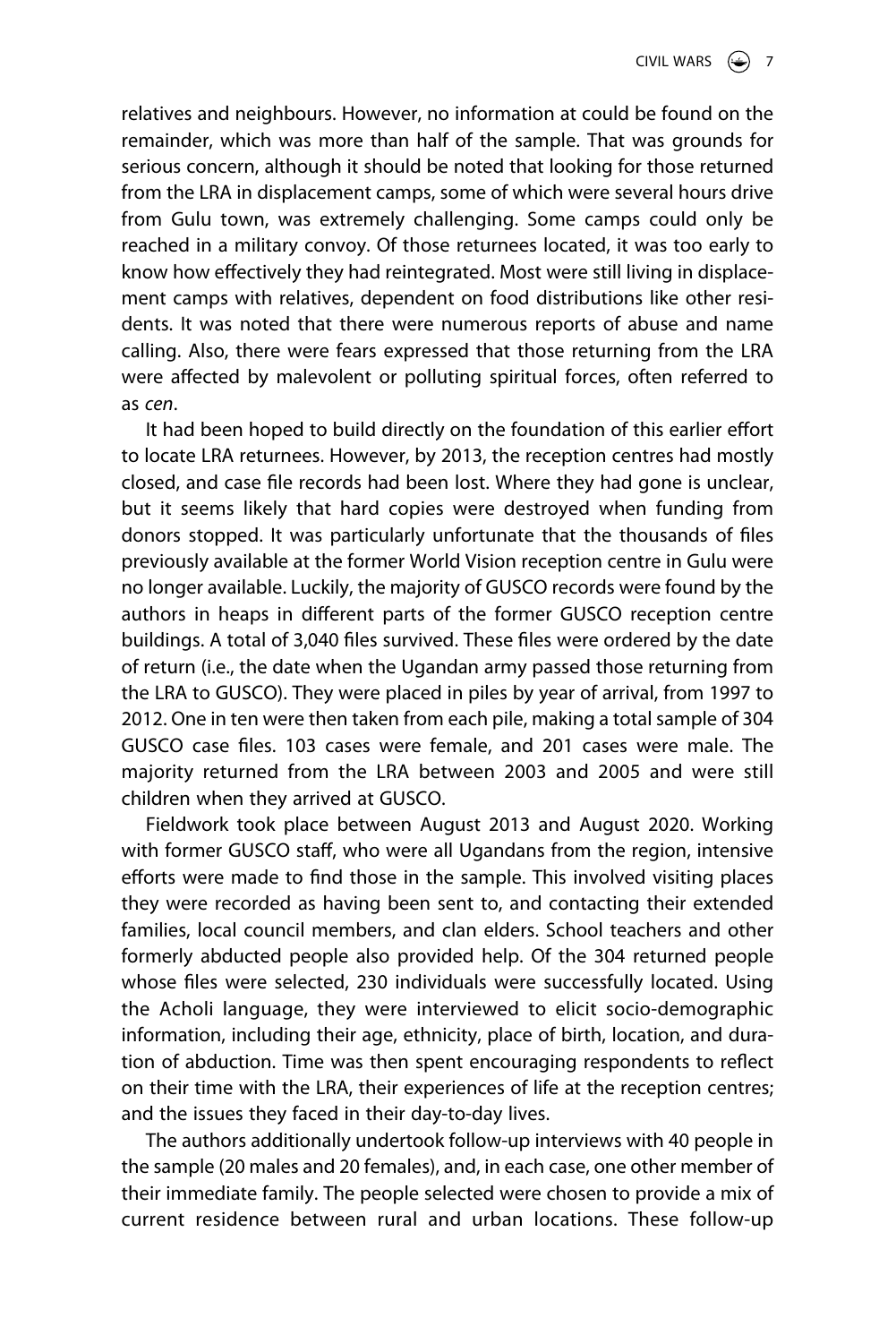interviews were very detailed, and often took several hours. They were also followed-up with further meetings. With permission of the participants, the interviews were recorded, transcribed, and translated. Data collected from the entire sample was coded on MaxQDA and patterns discerned by statistical analysis. Overall findings and ethical issues arising in the research, have been published elsewhere (Allen *et al*. [2020](#page-25-3), Parker *et al*. [2021](#page-27-5)). The case studies presented below draw on this body of work. They are based on a minimum of three interviews with the people concerned and have been chosen to be illustrative of the nature of 'resilience' among those returning from the LRA. Names given are pseudonyms, and in a few places, details have been altered to preserve anonymity.

# *Cases Studies*

# *Grace*

Grace was abducted from a village in northern Uganda in 1992. That happened before the Acholi population had been forced to move to internal displacement camps. She was 10 years old and taking drinking water to her mother who was working in the fields at the time. Twelve years later, she managed to escape with two children that she had given birth to while living with the LRA (her eldest child had died several years prior to her escape). At the time of her escape, her children were aged three years and three months respectively. They were picked up by the Uganda army (the UPDF), which had crossed into southern Sudan to attack the LRA bases and taken to GUSCO.

Staff at GUSCO attempted to trace her family. Sadly, both her mother and father had died while she had been living with the LRA. They also contacted her children's father's relatives, but they showed no interest in helping to care for the children and refused to even meet them at the reception centre. Eventually, Grace and her children were taken to her brother's homestead with some basic provisions (food, mattress, pots and pans) and 300,000 Ugandan shillings (about 80 USD). Her brother was living at the edge of an IDP camp on ancestral land, but life was far from straightforward. His paternal uncle had taken him into his homestead and looked after him when his father died, but he had also taken ownership of their father's land. Although her brother was now a young man, his uncle seemed reluctant to allow him to cultivate anything other than the smallest plot of land with a hand hoe.

Clearly, much had changed since her abduction and day to day life was difficult. Reflecting on this, she said: '... all my friends had moved on ... even if they are not settled with their husband, at least they knew where to take their children, but look at me, I am their father and mother. Kony has ruined me . . . I do not have a future *. . .* But I thank God I am alive'.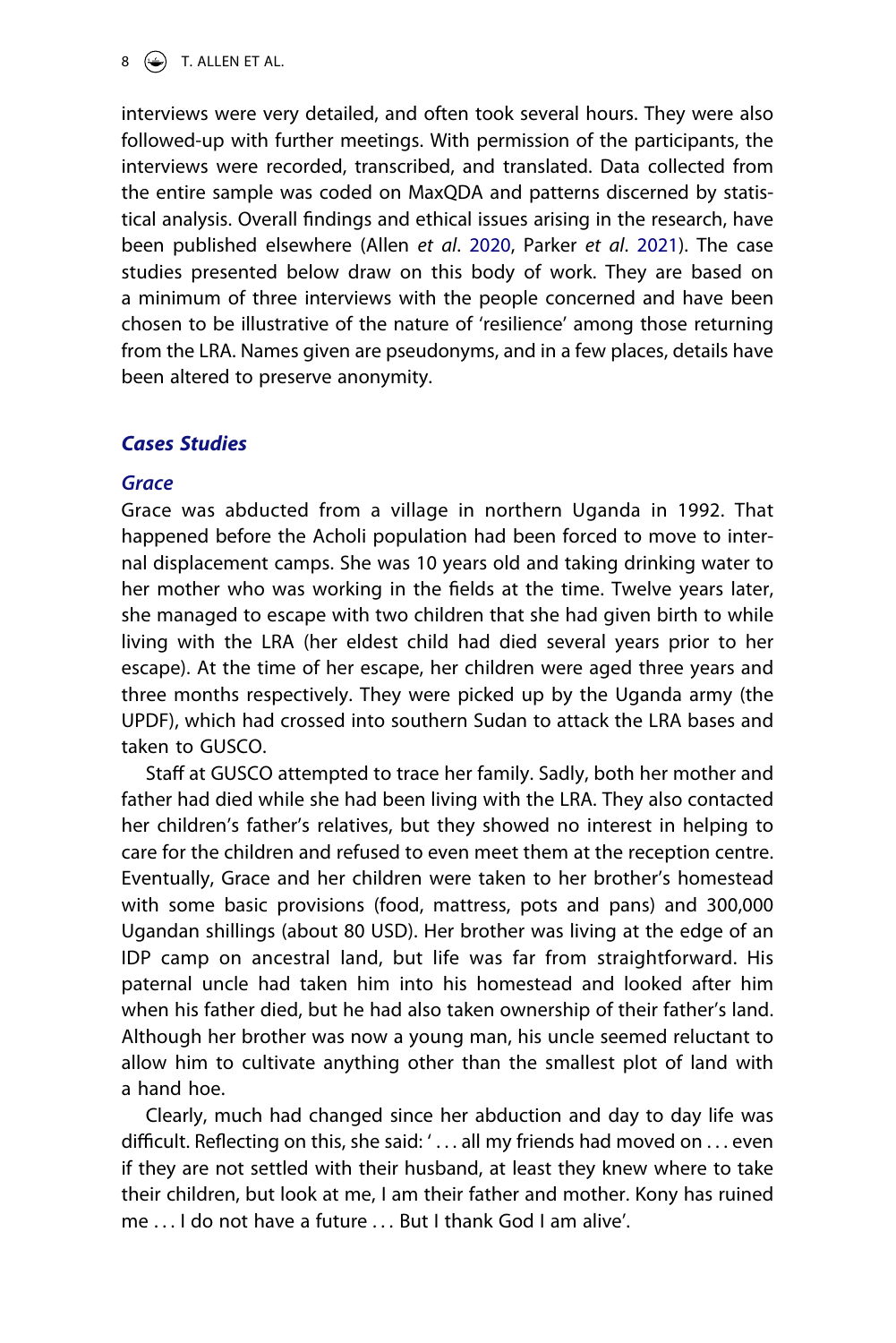Perhaps looking for a way to leave the homestead, and build a new life, Grace became involved with another man in 2006. So far, she has had two children with him, but the relationship is fraught, and she does not feel accepted by his relatives. To quote: '*Cimu tok* doesn't stop. It just doesn't stop.' (*Cimu tok*, which literally means 'pointing the back of the head', is an Acholi term and is often translated as 'stigma'). When asked to provide an example, she said: "My mother-in-law gives a lot of work to my children from the bush. One day, I said: 'you are giving them too much work', and she replied: 'You are not worth being in the compound. You have killed in the bush and now you have come here and will try and kill [us] too'.

Such hostility and aggression is distressing, and she is understandably concerned for the welfare of her two eldest children. They are treated very differently from the other children. Her husband refuses to contribute anything towards the cost of their education, and expects them to work much harder in the garden than his own children. To quote: "... he insists they dig in the garden from Monday to Sunday, from morning to evening, and if they go to school, he wants them to go and dig beforehand. Whenever I intervene, he says: ' . . . if you want to manage your children alone, then you can leave this home'.

In 2016, she left the homestead and went to find her brother. Although he was willing to live with the children, his wife was unhappy about the idea; and Grace thought it best to return to her husband. Her children are clearly unhappy with current arrangements and she is worried that one day they will either run away or elope with an unsuitable person. Whenever they ask about their biological father, she tells them that he has died (even though he is in fact alive), because if she takes them to his family homestead, 'there is nothing there for them. It hurts them a lot'.

Feeling alone and with tears trickling down her face, she said: " I have lost contact with everyone I knew when I was at GUSCO . . . Kony warned us that if we tried to escape, people would ... chase us away from the land. He told us: 'if you go back, you will be killed. We thought he was lying . . . but now we have seen the reality. He is right'.

Despite her isolation, those who know Grace and her story tend to say positive things about her: *Grace cwinye tek, gi mako ento tye ka yele me gwoko lutino ne kene* (Grace is strong hearted, she is struggling to take care of her children alone). Her experiences might best be described as being '*kanyo can*. She is hanging on, and determined to persevere.

#### *Joseph*

Joseph was abducted in 1997 from a village in Gulu district when he was nine years old. His brother, mother, three other women and another young boy were abducted at the same time, but his brother and the three women were shot dead within hours of being abducted. He does not know what happened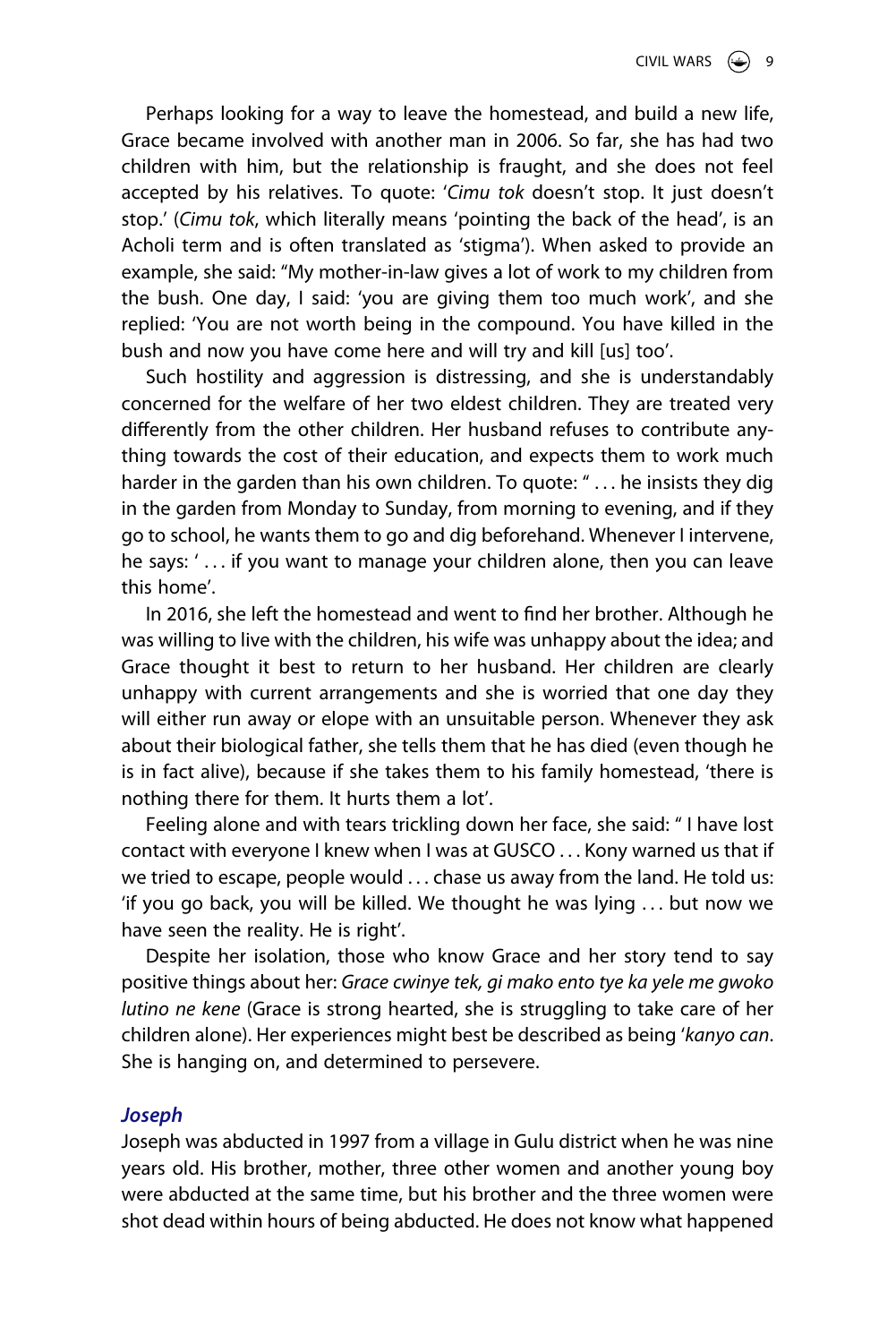to the young boy, but his mother was still alive when he eventually escaped from the LRA in 2006. Joseph was an escort to a major at the time of his escape, and he was never 'given' a 'wife'.

As with many other young men and women, Joseph's account of life with the LRA depicted a toxic combination of terror and enduring physical and emotional brutality. In his first interview, for example, he said: 'whenever government soldiers attacked us, people died – so many people died. If you refused to kill, or tried to escape, you were killed'. He went on to say that by the time he escaped, he was just: ".so tired of being beaten anytime ... the coldness, the scarcity of food and water, and being forced to  $k$ ill  $\frac{u}{u}$ 

Following a period of time at GUSCO, he was reunited with his family who, by then, were living in an internal displacement camp. Life was challenging, not least because he experienced considerable pain from bullet wounds. Returning 'home' also generated fears among his family, all of whom were acutely aware that it was virtually impossible to survive life with the LRA without participating in murder. Given this, it is perhaps unsurprising that they were fearful for their lives. In Joseph's words: 'They said I want to kill them because I have stayed in the bush for too long and I am possessed by *cen* (i.e., a malevolent and polluting spirit)'.

These fears have not abated. When Joseph's family eventually returned to their ancestral home, they were reluctant to give him land to cultivate subsistence crops. The situation is complicated by the fact that his father has a second wife. She has four sons, and they are all asserting their right to cultivate his father's land. In 2015, Joseph highlighted the difficulties of accessing land, when he said:

The land we have has become small . . . my brothers took most of the land and this has caused a lot of conflict . . . They say it would be better if I could get land elsewhere. I had sugar cane, and I planned to sell it and buy some land [with the proceeds], but it was all burnt . . . now I am just renting a house and life is not easy for me . . . there is nowhere to run to.

Joseph's options are certainly limited. His primary school education was interrupted when he was abducted, and he did not feel able to go back to school when he returned from the LRA. Although he participated in a training programme run by GUSCO, he did not have sufficient financial resources to utilise the baking skills acquired. However, he is married with two children and, by all accounts, his wife's relatives are less troubled by the fact that he spent so many years with the LRA. In fact, they gave him a garden to cultivate some crops.

Nevertheless, Joseph's family remain hostile. In 2017, his brother accused both him and his wife of using witchcraft (*lajok*) to kill his animals and damage their crops.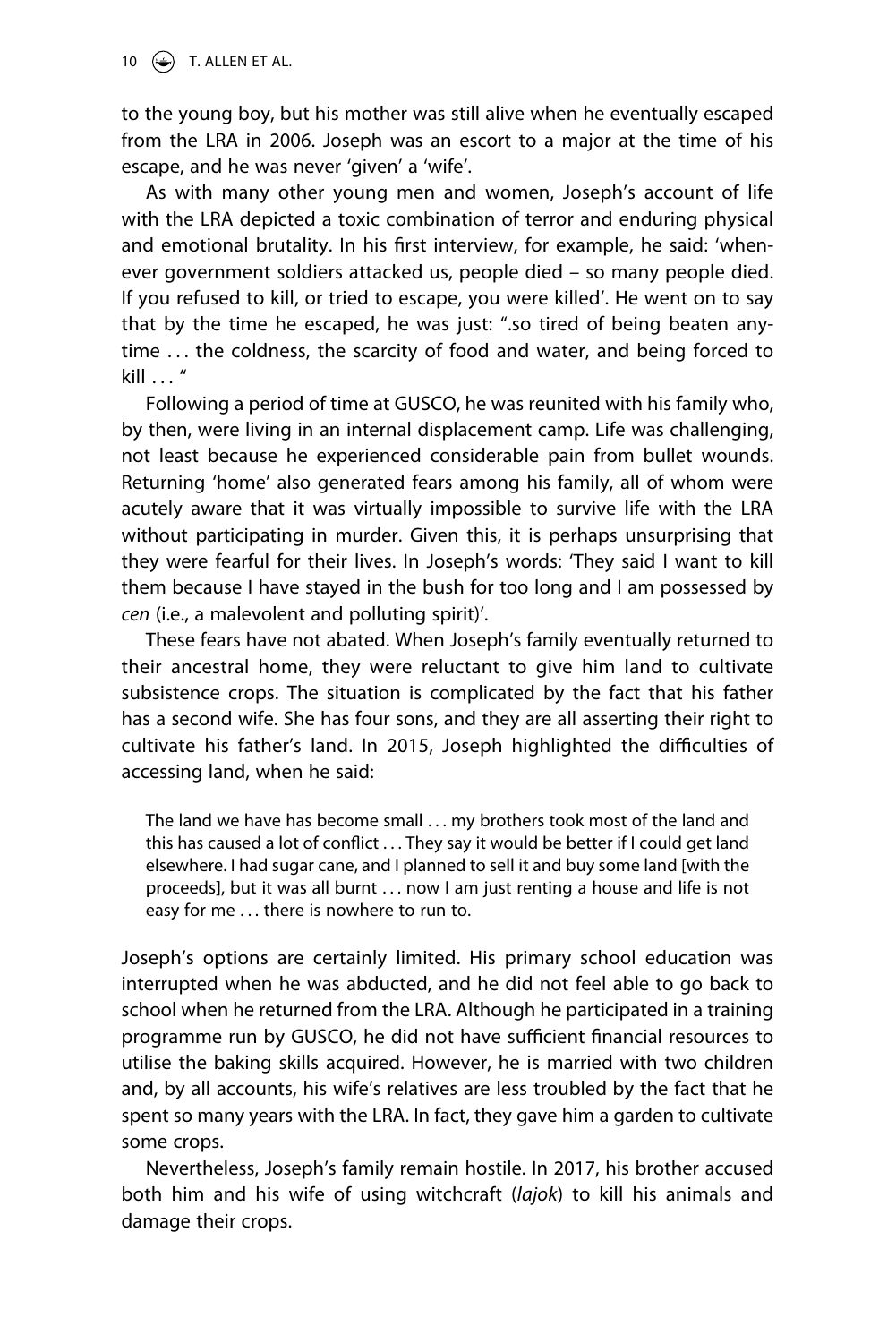I feel a lot of pain in my heart because it is my mother and brothers doing this to me . . . it is because I was abducted, but it was not my will to be abducted . . . it was just bad luck. But they are not seeing this. They [act] as if I applied to be abducted . . . This makes me so sad. Sometimes I feel like committing suicide so I can leave them in peace.

*Kanyo can* is the Acholi term used for Joseph. He is managing, without expectation of improvements in his life. About him it is said: '*Ngat ma yele gire kene onong ni kwo pelare and gin ma romo timo ne peke'* (He is someone that has seen that he or she cannot change their situation, there is nothing they can do, and life continues).

#### *Lily*

Lily was abducted in 1994 with her brother and two other children from a village in Amuru district. Initially, she lived with the LRA as a *ting ting* (a term usually translated as 'baby sitter'), but shortly after she began menstruating, she was 'given' to a commander. He died in a battle, and several years later, she was 'given' to another commander. A year later, she gave birth to a girl. Her second 'husband' died in combat, and soon afterwards both she and her daughter were released by the LRA in 2004.

Following a period of time in GUSCO, Lily was reunited with her parents who were living in an internal displacement camp. They were initially pleased to see her, and eager to be given news about some of her other siblings who had also been abducted too (three of her six sisters, one of her four brothers). But, there was no good news to impart, because her sisters and brothers had died or were still with the LRA. It was not easy adjusting to life back with her family. They were struggling to eke out a living, and some family members resented the fact that she had been given a mattress, food, pots and pans, when they did not have access to some of these items themselves. They were particularly concerned about the lineage status of her daughter and struggled to welcome her into the homestead. Comments such as 'this child is possessed by *cen*' were common.

Lily did not settle. She was terrified of being re-abducted and it was not long before her parents agreed that she should leave the camp and go and stay with one of her sisters, who was living with her husband in Gulu town. While she was there, she was contacted by Innocent. He had been the escort to her former LRA husband, and they had always got on well together. They began living with each other on the periphery of the town; and they went on to have three children together, with Innocent treating Lily's eldest daughter in the same way that he treated his own children. Such an outlook contrasts starkly with the ambivalence and hostility expressed to the girl by their respective families.

Lily and Innocent initially rented land to cultivate subsistence crops but, over time, they managed to cultivate sugar cane and beans. By selling these crops in the market, they were able to buy a piece of land. Reflecting on these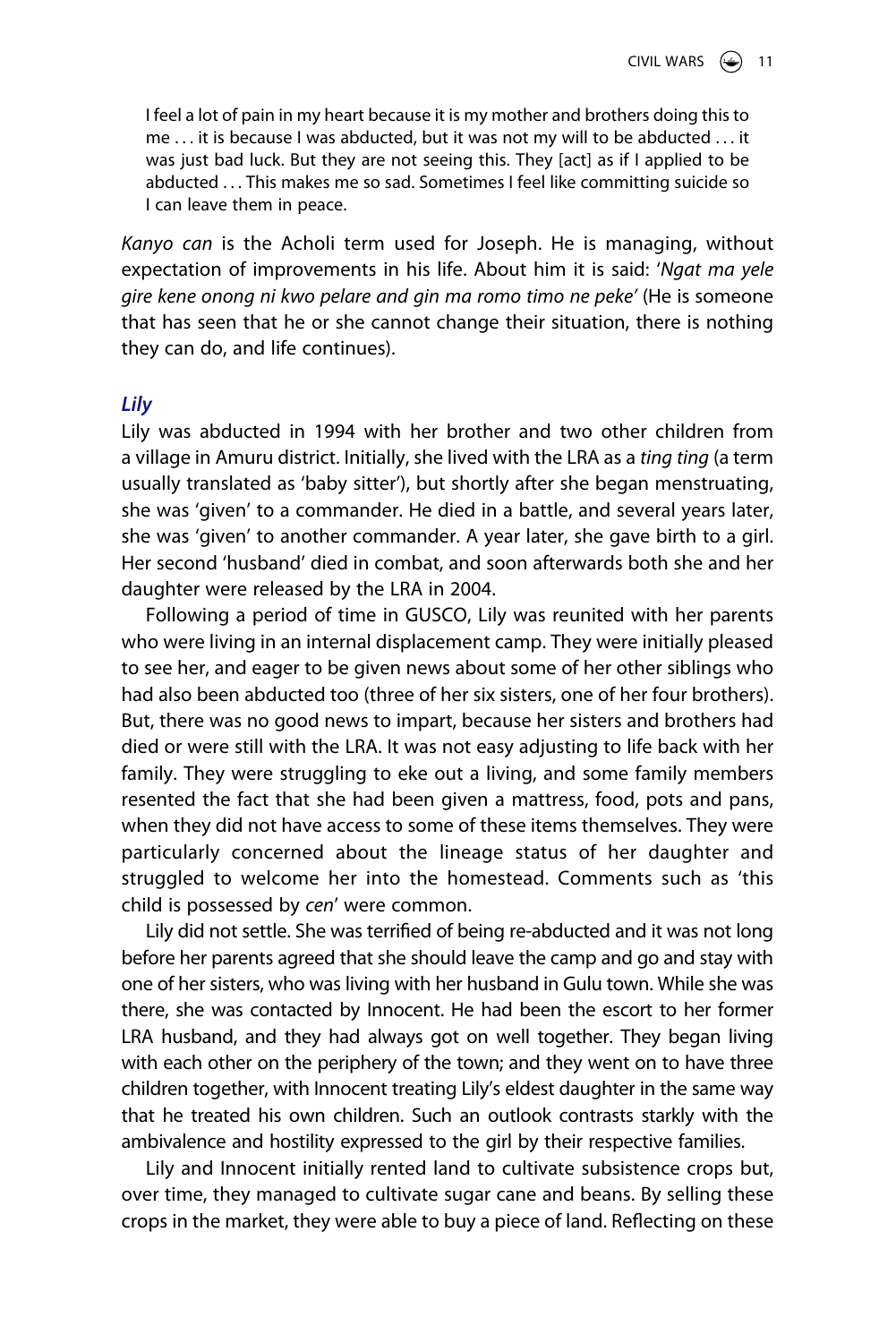12  $\left(\rightarrow\right)$  T. ALLEN ET AL.

changes in 2017, Lily said: 'We have worked so hard. When you last came, we were living in a hut with a grass roof. Now we have an iron sheet on it . . . Our neighbours think we have got money from the bush, and that we hid it when we returned. Even our relatives are asking where does it come from – they do not believe it comes from hard work'.

Neither Lily nor Innocent hide the fact that they were abducted. In fact, Lily once met MP and JA for an interview wearing a T-shirt that had been given out by an aid agency to formerly abducted people with the words 'from survivor to thriver' emblazoned across the front. Although their relationships with neighbours are often tense, they are both Pentecostals and take the view that: 'in life, you need to be tolerant [and] to ignore certain things'.

This is not always easy. On one occasion, some boys living in the vicinity deliberately damaged their sugarcane. They reported the incident to their local councillor (LC1) who intervened and ordered the culprits to pay 90,000 Ugandan shillings (about 25 USD) for the damage. They refused and instead tried to provoke a fight by reminding Innocent of his time in the bush as a rebel fighter. He walked away; and eventually they paid them 30,000 Ugandan shillings, with the LC1 pocketing 10,000.

On another occasion, Lily saw a young girl being stung by a swarm of bees. To assist her, she lit some sticks in the expectation that the smoke would chase the bees away. Unfortunately, some of the sticks fell on the ground. It was really dry and, by mistake, she started a fire. Worried by the speed with which it was spreading, she tried to dig a ditch around the fire. Neighbours looked on in horror, but they refused to help her. Instead, they simply abused her for the time she had spent with the LRA.

Such events explain why, in 2017, when Lily was reflecting on the day-today challenges of returning from the LRA, she said: '*Cimu tok*' (i.e., being stigmatised) '... has become part of our life. It is here to live with us'. She went on to talk about a neighbour who persists in saying that: '*cen* (spiritual pollution) is surrounding our home'. Interestingly, she reported shrugging off the accusation, by saying: 'If you're saying my house is surrounded by *cen*, then I am not seeing it. My house is surrounded by God.'

While religious beliefs undoubtedly help manage some of this hostility, it is also the case that both Lily and Innocent have been able to access resources from NGOs based in the town. World Vision, for example, has helped Innocent secure medical treatment for wounds he picked up while fighting for the LRA, and their children currently receive scholarships to attend primary school. Lily and Innocent are also doing everything possible to ensure that their children do not feel stigmatised in all aspects of life. They not only send them to schools some distance from their neighbourhood, but they have also found schools where the teachers are sympathetic to their children and do not taunt them by referring to them as the children of 'rebel fighters' or 'children of the bush'.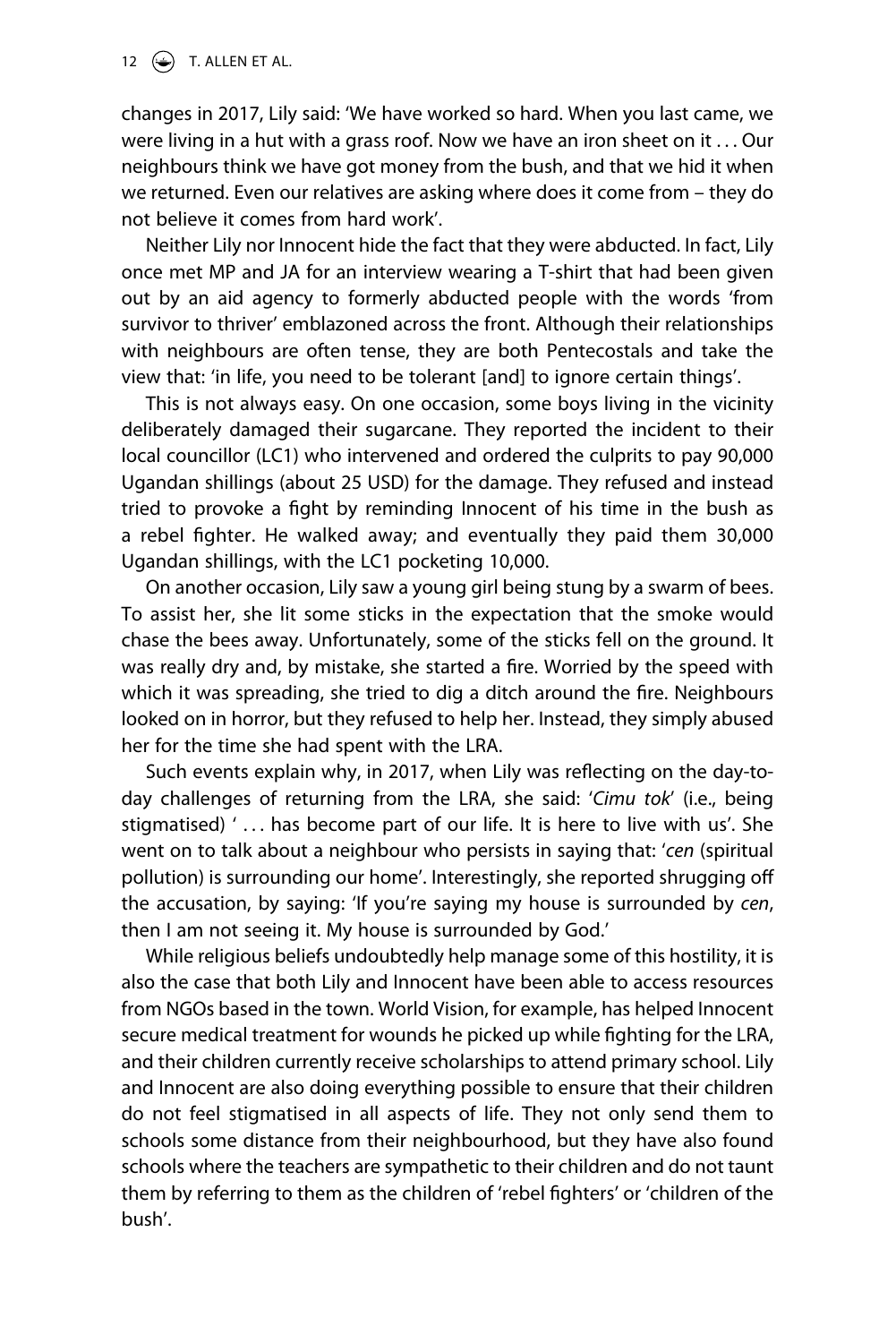Whereas Grace might be referred to as 'strong hearted', with the term reflecting a degree of admiration for her determination to persevere in spite of her awful circumstances, that term is applied openly to Lily by LRA recruits, and she is proud to use the expression for herself. One comment about her was: '*Dako eni cwinye tek calo tye ki lagwok kome mo*' (this woman is strong hearted as if she has got something that protects her). Among other things, it is noted that her strong heart gives her the confidence to speak to authorities and aid agencies to secure support for her family.

#### *Rose*

Rose was abducted in 1996 when she was 11 years old from the roadside. Soon after her abduction, she was allocated to a battalion and 'given' to a captain in the LRA. She spent seven years in the battalion and, during this time, gave birth to two of his children. At the time of her escape, her children were aged 3 and 2 months respectively. Following a period of time at GUSCO, they were all taken to her 'home' village. However, the 'home' she returned to was very different from the one she had been abducted from. Both her parents had been killed in front of her by the LRA on the day that she had been abducted, and she had no other brothers or sisters. In her absence, her uncle had assumed responsibility for cultivating her father's land, and her aunt had sold other pieces of his land.

Life was challenging, and she was acutely aware that her relatives were deeply ambivalent about accepting her back into the homestead. However, it was not long before she became involved with another man, and she moved to his homestead. They went on to have five children together, but the relationship did not work out. In spite of promises to the contrary, 'he said he cannot live with the children born in the bush . . . his relatives even call his own sons, rebels . . . '

With no other options available to her, Rose returned to her uncle's homestead. Tensions mounted, not least because it was hard to cultivate enough crops on the limited land available. In 2019, these tensions reached a tipping point; and her aunt went to the local councillor (LC1) in the village (who also happened to be her son-in-law). She convinced him that Rose was planning to strangle her with a rope. There was, she said, no other explanation for finding some rope in her house; and the presence of the rope 'proved' that she was a *lajok* (witch). A few days later, the councillor came to her hut with several other men. Purporting to have a letter from the Resident District Commissioner, which had actually been forged by a village local councillor, he instructed them to destroy her possessions (including her Amnesty Card – which had been issued to confirm that she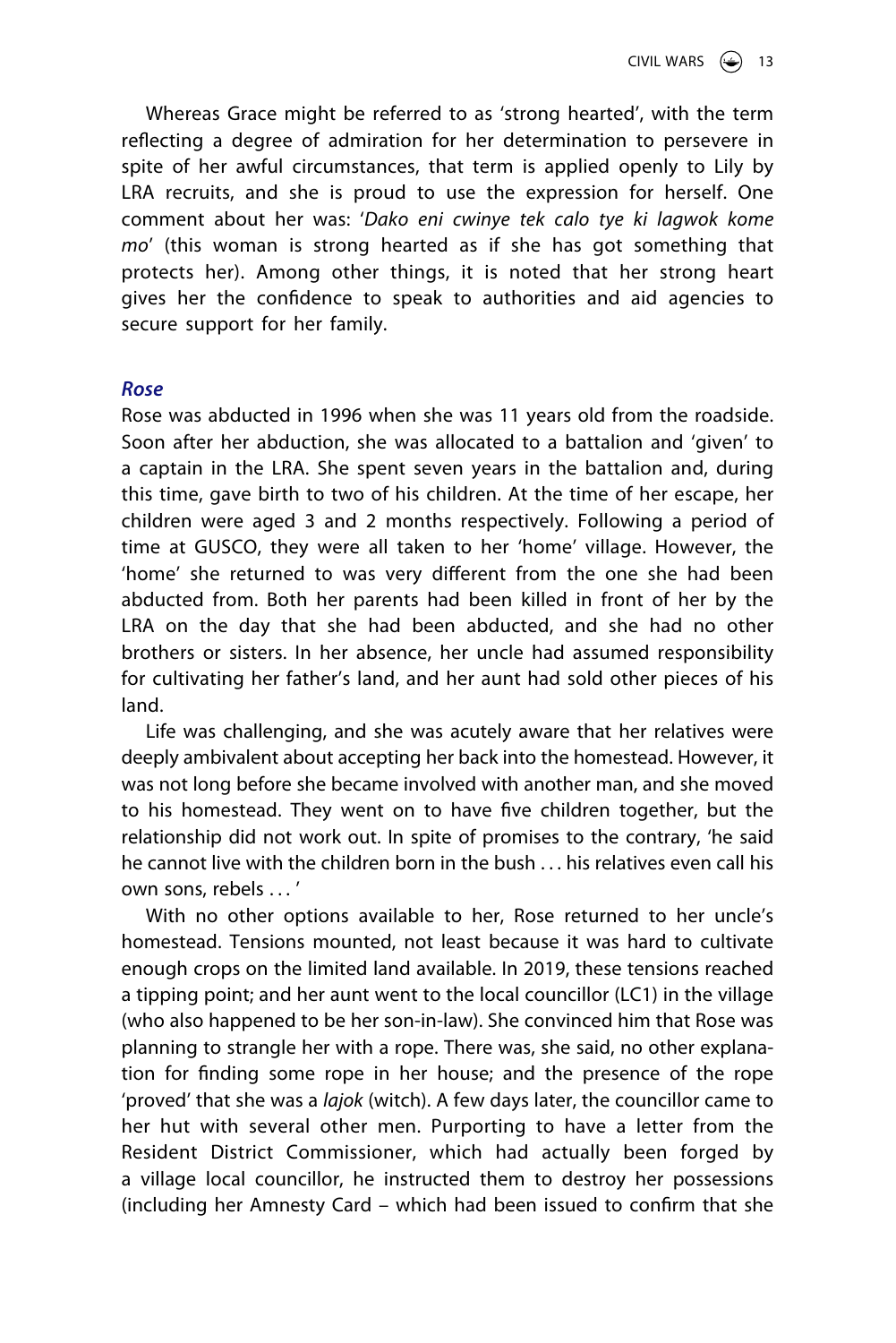14  $\bigodot$  T. ALLEN ET AL.

had been awarded amnesty), and to remove and burn the grass thatch on her house. Rose and six of her children were evicted. Reflecting on events, Rose said:

They threw us by the roadside. We had nowhere to go. I am a moving corpse . . . my aunt is accusing me of being a *lajok* [witch] because she knows that if she talks of land people will not support her, so she is using witchcraft as a way to get the community to react faster . . . they hate me, because of the time I spent in the bush.

Fortunately for Rose, a young man called Emmanuel heard that she was living on the roadside near Gulu town. He had been the bodyguard to Rose's former LRA 'husband' and he remembered her as a good and caring person. In fact, when asked about his memories of life with the LRA, the first thing he mentioned was how he had been mercilessly beaten for dropping one of her husband's bags. Guards were under orders to make sure that he did not eat for a week. However, Rose managed to find a way to dodge them and give him food and water without anyone knowing. From then on, he thought of her as 'his mother'.

When he heard of Rose's misfortune, he was living in Gulu town. He had returned from the LRA seven years previously, and survives by cultivating a small plot of land and renting a *boda boda*. Although he is married to a woman who was not abducted, he remains socially connected to numerous men and women who spent considerable periods of time with the LRA, and many of them live on the periphery of Gulu town. Recounting events, he said: 'To be honest, I cried, and when I told others, they could not believe what was happening to Rose. They cried too. ... we all agreed we should stand with her'.

They gave her cassava, materials to construct a dwelling, and encouraged her to join their savings group. Using an extensive network of connections, they managed to persuade a Catholic organisation to provide her with a plot of land and a house near Gulu. However, Rose refused to accept the offer unless the land was bought for her, and legal documents were produced to show that it was in her name. She felt that she had been let down by empty promises in the past, with the recent burning of her Amnesty Card illustrative of the lack of interest in protecting returnees. Angry and distraught, she said that she wanted to write to the LC5 and ask to be returned to the LRA.

Her request to return to the LRA, led senior authorities within the district (including the LC5, the Paramount Chief) to hastily organise a series of meetings with Rose and dozens of other formally abducted people. Many spoke up about the need for action. Her case was taken to court and seemed to be taken seriously. However, during the COVID-19 lockdown in May 2020,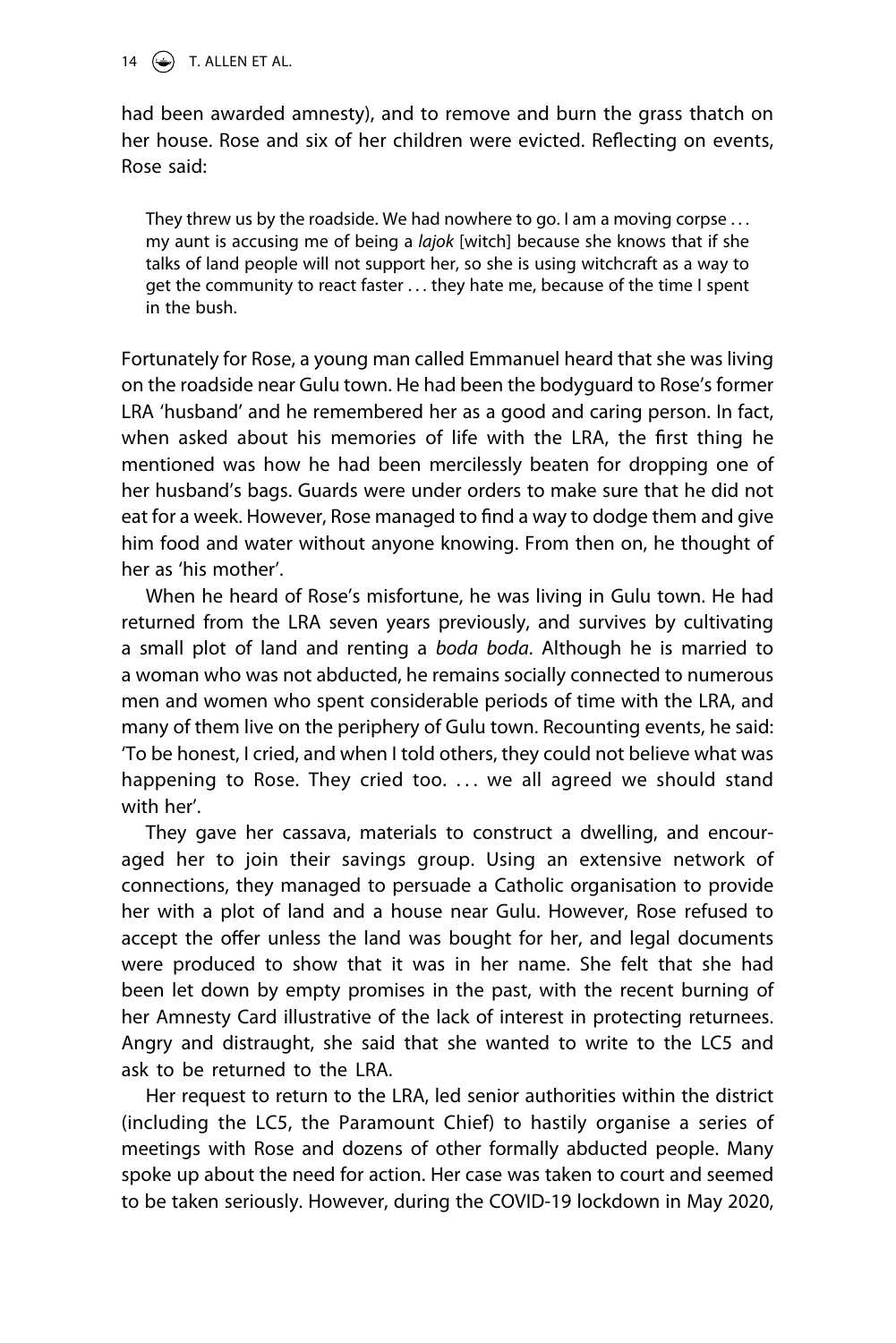a hearing of her case occurred without her knowledge, and her claims were dismissed, presumably after a bribe was paid. A few months later, Rose was assaulted and raped.

Rose has publicly made her plight known. In Gulu town, people will say *dako eni tye ka tute ki kwo* (this woman is struggling with life), and the phrases '*ngat eni tek'* (this person is strong) and '*cwinye tek'* (strong hearted) capture her outlook. She is remarkably 'resilient' in the Acholi sense of '*ciro can'*, and has been able to mobilise considerable support as the former 'wife' of a captain in the LRA. Others who returned from the LRA respect her, and recall her acts of kindness. However, her defiance in the face of abuse by neighbours exacerbates her situation, and antagonises those wanting to persecute her. They want to crush her and act in ways described as *kanyo can*. As far as they are concerned, if she remains alive, there is no hope. That is the reality of her situation, and they are determined to make her experience that reality.

# *Samuel*

Samuel was abducted in 2003 and returned to his family through GUSCO in 2009. He was recruited as a young boy from Kitgum, and became a body guard to one of the LRA's top commanders, who provided him with a degree of protection. However, when he returned 'home', he faced a lot of rejection, but he says that cannot be compared to what he went through with the LRA.

He is a good example of someone who is referred to with the term *ciro can*. He has striven to overcome his circumstances, aims to be self-reliant, and has been able to present his life in a manner that appeals to NGOs. Even those who disparage him recognise that he is 'strong hearted' and determined (*cwinye tek me ciro peko eni weng*). Reflecting on his situation, he says, '*akanyo lok pa dano akanya*' (I just persevere whatever people say), and '*dano ka pe I cii itimo bal*' (if you are not tolerant of people, you fall into their trap).

Samuel has been faced with accusations from neighbours, who fear and abuse him. His brother, who also spent time with the LRA, receives similar treatment too. To illustrate his problems, he spoke about an occasion when his neighbours went to the police and said that he was in possession of guns and was arrested. No evidence was found, and he was released. Similar rumours circulated again several months later. He explained that:

... they came here and they wanted to arrest me but ... they did not find me. My brother was arrested, but we went and bailed him out. The case has been closed and the magistrate said my father should not be disturbed for having us here. But they are not accepting that. They are continuing to disturb us and saying we should not settle there. They are saying they should arrest me and imprison me.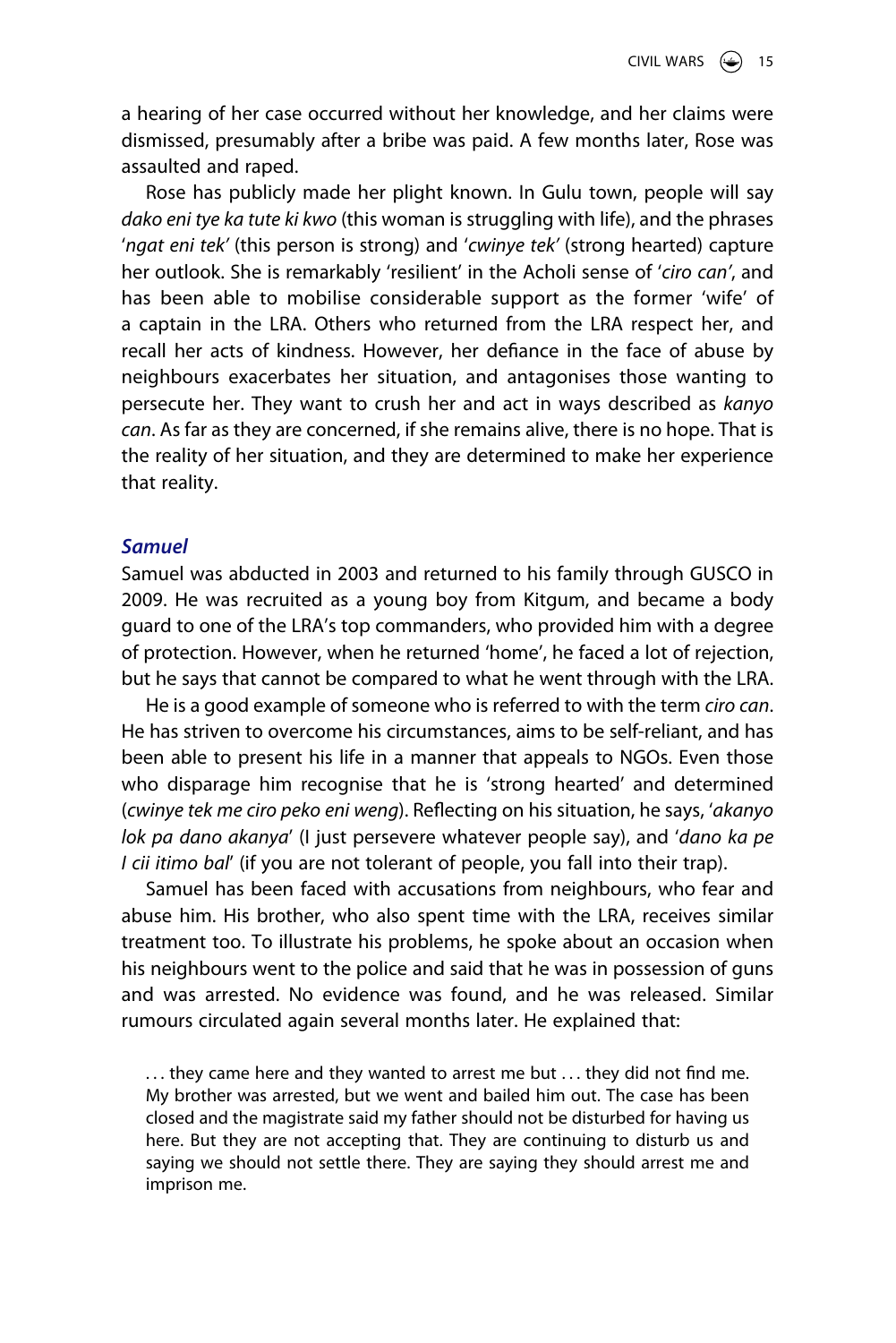16  $\left(\frac{1}{2}\right)$  T. ALLEN ET AL.

Reflecting on these events, he observes: '*A deno can I cing dano ma kany ento pe gu bi tura*' (I have suffered at the hands of people here, but they will not break me). Samuel claims not to care about what people say. His focus is to compete with those that were not abducted, and to own resources like them. As his father commented: '*Latina nwang calo labadita, dano otema yelo ne ento mede amede ki tice'* (My child is as strong as a catapult, people have tried disturbing him but he just continues working hard).

Samuel is mostly engaged in mixed farming. He is rearing pigs, and he has also managed to buy a *boda boda* (motorcycle) for taxi work. He earned the money by selling pigs and crops; and he said that he does not want to just sit and wait for handouts from well-wishers. Unlike many others who have returned from the LRA, he has settled with his father on paternal land, with a wife and his two children. He emphasises that he focusses his strength on farming, and works hard. Unlike most of those who returned from the LRA, he asserts his rights to farm the land of his patrilineal ancestors, and he maintains that the hostility to him is linked to greedy neighbours who want to use his LRA past to claim his family's land and sell it.

... This has always been our home and when I came back, I found my family back here ... Every child you see and even my father was born here .... They [the neighbours] don't want us to stay well, because my father is hard working, and I am hard working too. We are not lazy. They see that if they leave us free, we will develop more than them. They want us to keep suffering and wasting money in court. And that is not little money! I can be arrested and we have to get money to bail me out . . .. They feel ashamed because I have been working hard and supporting my family. I have pigs and a motorbike. They feel jealous because I came back from the bush, and am doing good things. I am better than them.

#### *Beatrice*

Beatrice lives with her mother in a relatively remote rural location. Her case illustrates most starkly what '*kanyo can*' can mean in practice. She is surviving, but has little hope that her life will improve. The one choice she persists in making is not to die.

Beatrice was initially abducted in 1994 at a very young age, when she was collecting firewood, but she was released after a few months. Tragically, she was abducted again in 1997. Speaking very slowly, and with frequent pauses of ten minutes or so, she explained that she was hiding in a church, but her whereabouts was revealed by a girl who sang with her in the choir. She spent nine years with the LRA, and initially said she could remember nothing about it, but later started to recall incidents. She described terrible beatings. On one occasion, she did not eat food that was given to her. To punish her, a huge amount was cooked, and she was forced to sit and eat it with a group of other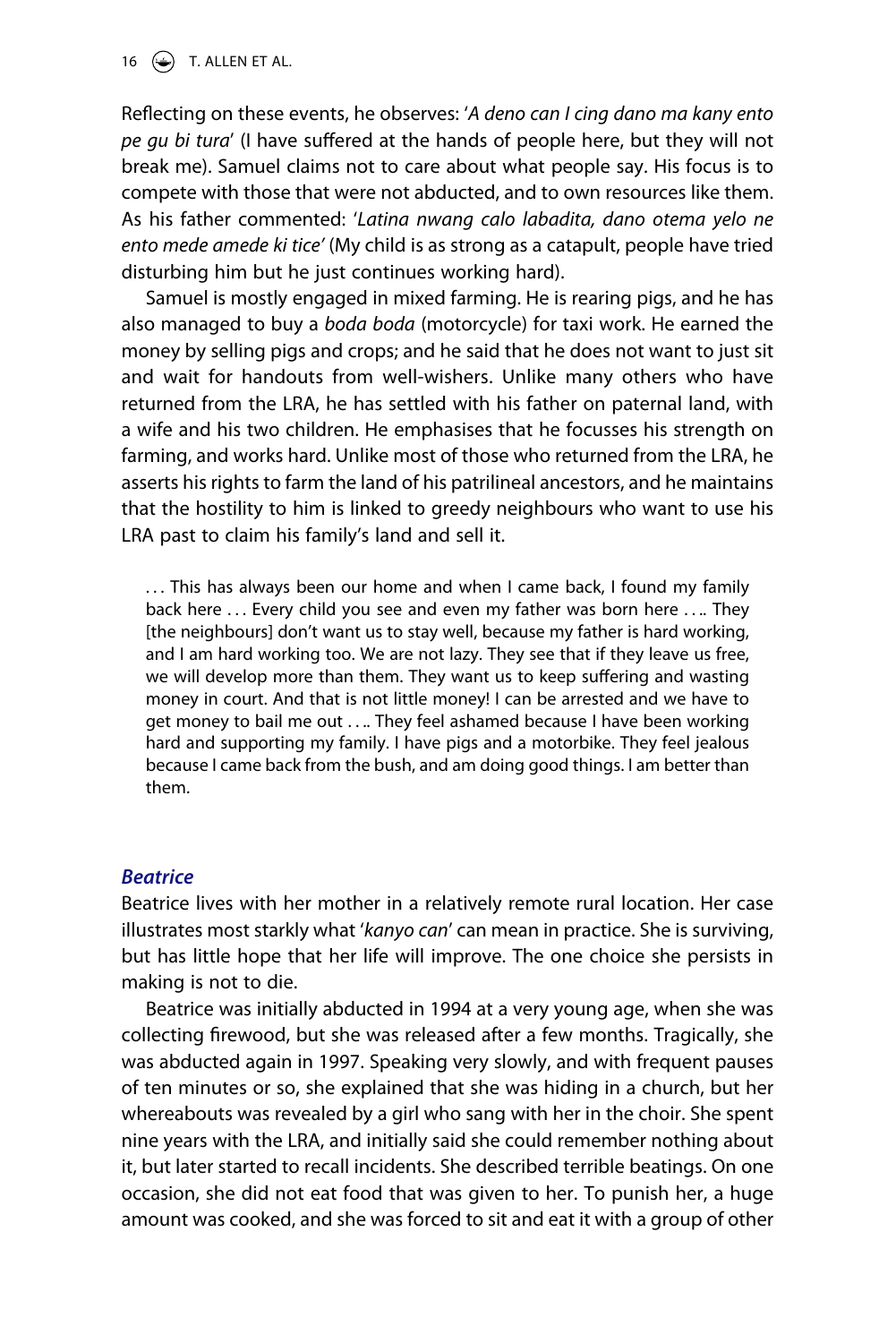girls. They could not finish it, and they were all given a hundred strokes. She also recalled being beaten when music was played and she did not dance in the way required.

Beatrice spoke, too, about being 'given' to a man. She was a virgin, and he forced himself upon her. Later, he beat her for showing resistance to his sexual advances. She said that, when she remembers it, she feels like committing suicide, and she thinks that the memory loss and epileptic fits she has subsequently experienced were caused by those events.

When Beatrice returned from the LRA, she passed through GUSCO reception centre. Here she was 'taught' how to live in 'the community', and told not to behave violently. She was sent to live with her uncle and then later settled with her mother. Initially she felt OK on her return, but things began to deteriorate after 2007. Her memory started to go, and she asked for prayers to be said for her, because the spirits of people she was forced to kill were disturbing her.

Beatrice did not have any children while she was with the LRA, but for a time stayed with a man after returning, and had two children with him. However, he sent her away, accusing her of being possessed with *cen*. She described her affliction with spirits in this way:

I experience dreams at night. When I am sleeping, I see a face asking me to make a sign of a cross and I always plead with it that I am innocent . . . I did not do anything bad, it was not my fault . . . I was just forced to do it. My mother would listen to everything and call my name. It happened twice during the daytime when I was just standing and I felt something just holding me then I saw this face again asking me to make a sign of cross, after I fell and became unconscious. Later I could not explain what happened to me . . .. My mother is the one currently taking care of me and my children. Some relatives and other people sympathize with me, but others talk negatively, calling me mad, abnormal, good for nothing and stupid. (*lapoya, lababa, konya peke dok laming*). Some say that I am possessed with the spirit of the dead (*tipu pa jo mu too*). [A few weeks later] I was possessed in the market place where I was trying to sell tomatoes. Everyone laughed at me and said, "the spirit of the people she has killed has come" (*cen pa jo ma en oneko ni dong gu bino*).

At the time of the first interview, it was clear that Beatrice was struggling, but in the years that followed her problems increased. In 2017, she spoke about her sister, Monica. She had been abducted by the LRA, and returned with two children from the bush. One of those children was accused of stealing a calf, and hostility towards Monica and all her children intensified. Monica then took poison and killed herself. Beatrice was devastated by what happened to her sister. She asked:

Who will support me? Look at me. I am useless to the family. I cannot do anything. I wish I was the one dead. I know that is my mother's wish too . . . I am so worried about my children . . . The main challenge is the sickness, I don't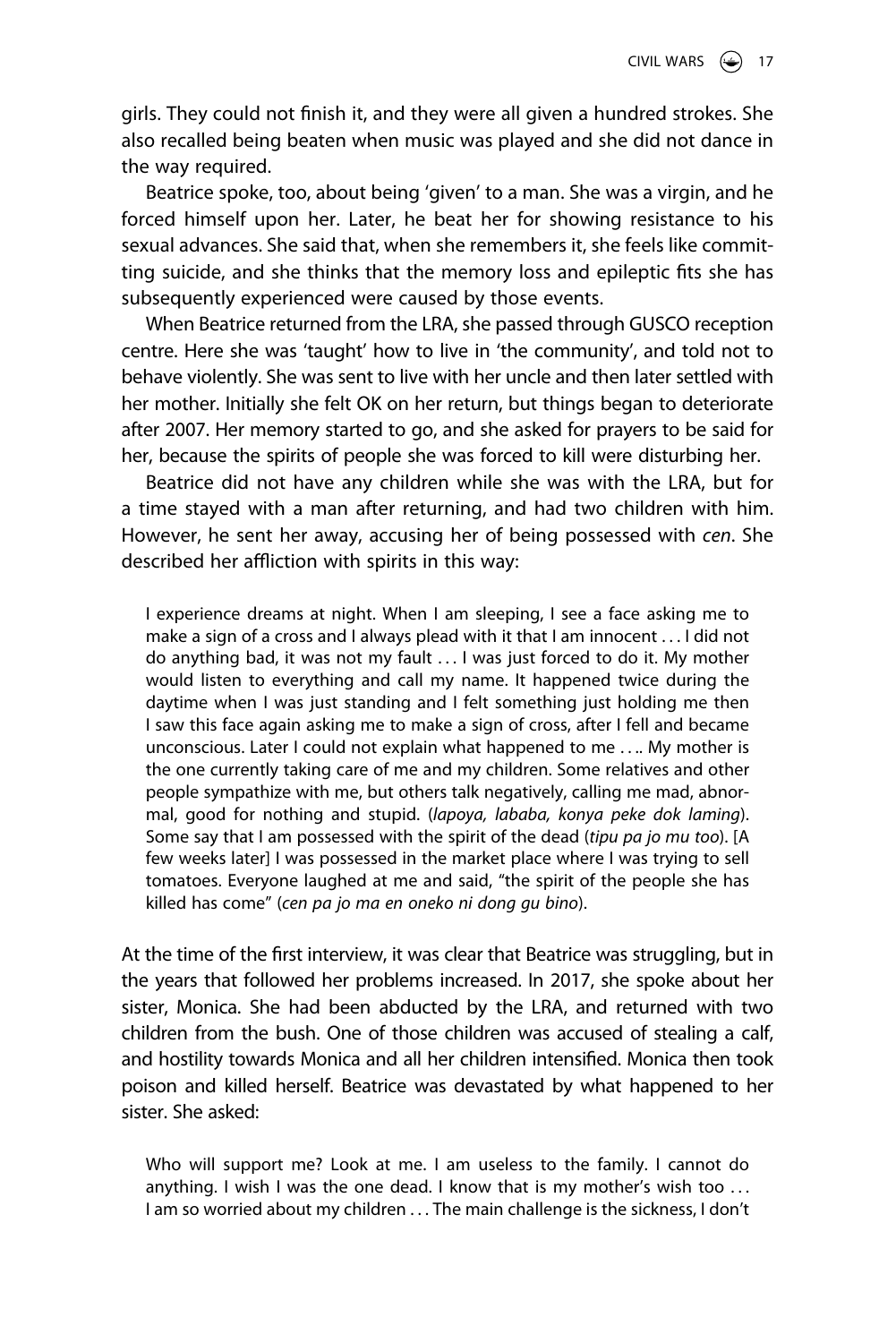18  $\bigodot$  T. ALLEN ET AL.

sleep – If they could x-ray my head and help me understand why I forget everything it would be good. I really hate myself . . .." Her mother added: "The world is cursing her.

With reference to her sickness, it was noted that Beatrice is sometimes given medications from the local dispensary, but it is not clear what those tablets are for. Her symptoms have remained the same. Her mother says:

A foam comes out of the mouth. She never experienced these symptoms before she was abducted. The symptoms start when she screams and says that she can see a group of people with rosaries around their necks. She keeps on screaming . . . and then she begins singing: "*Polo, Yeso lara* (a Christian song about salvation that says: "Heaven, Jesus come and save me").

When Beatrice's mother was asked if there was something particular from the past that was affecting her daughter, she mentioned an incident where Beatrice was forced to watch people being killed. It was also apparent that she did not know everything about what had happened to her daughter. That was eventually revealed by Beatrice in private.

The man she was 'given' to in the LRA accused her of being a coward, because she refused to kill a man. Others then killed that person, and her LRA 'husband' then forced her to have sexual intercourse with him on top of the corpse. Those watching were told it was done as an example of what happens if orders to kill are not followed. Following this horrific event, she killed whenever she was told to do so. She did not tell anyone what had happened when she came back, because it was, she thought, an abomination. She thinks she will be forever cursed by it.

The latest communication with Beatrice occurred during the COVID-19 epidemic in May 2020. She rang to say her mother was sick, and she had no food. One of us (Atingo) registered her with the district authorities to receive food relief. She is still hanging on.

# *Return and Resilience*

<span id="page-18-3"></span><span id="page-18-2"></span><span id="page-18-1"></span><span id="page-18-0"></span>These six case studies capture strikingly different experiences and generalising from them presents challenges. That is an issue evident in the wider literature on return from the LRA in northern Uganda. Since we started working on the topic, there have been a considerable number of other scholars studying similar and related themes. Much of this work took place towards the end of the LRA's activities in northern Uganda, or soon after the security situation improved (e.g., Akello *et al*. [2006,](#page-24-3) Blattman and Lundberg [2007,](#page-25-13) Pham *et al*. [2007,](#page-27-11) Mazurana *et al*. [2008,](#page-27-12) Blattman [2009](#page-25-14), Blattman and Annan [2010](#page-25-15), Annan *et al*. [2011](#page-25-16), Akello [2019](#page-24-2)) There is also a literature discussing the experiences of those returning over the longer term, such as Baines ([2016](#page-26-14)), Atim *et al*. [\(2018](#page-25-17)), Denov and Lakor [\(2017](#page-26-15)), and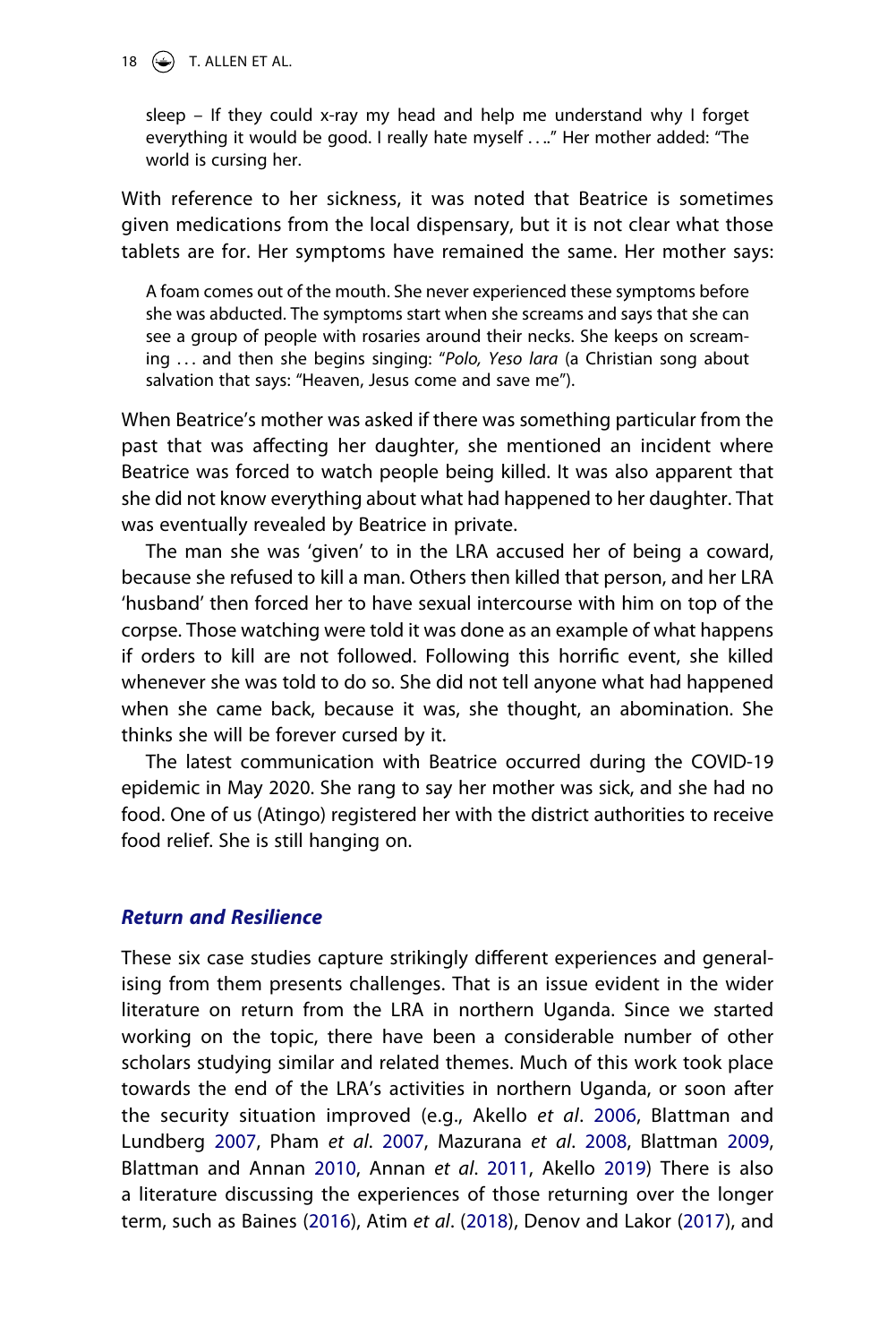Dubal ([2018](#page-26-16)). These publications have contributed interesting information about what has been happening to the particular individuals or selected populations the authors have worked with. However, they present a conundrum in that they offer such contrasting interpretations. In broad terms, the literature falls into categories, that implicitly foreground the different Acholi conceptions of what might be translated into English as 'resilience'.

<span id="page-19-0"></span>At one end of the spectrum, there is Dubal [\(2018\)](#page-26-16), whose book is based on research focussed on former LRA recruits who are quite positive about their experiences as rebels and take pride in how they have managed since their return. His key informants are very much of the *ciro* sort. He even goes so far as to suggest that much of the criticism of the LRA and stories of suffering are based on lies told to obtain free things from aid agencies. He also suggests that there were many purported returnees who had never in fact been with the LRA. Baines (2016) takes a less provocative approach, but still emphasises a *ciro* perspective. She writes about the 'complex victimhood' of her informants, who were linked to an organisation based in Gulu town called the Women's Advocacy Network (WAN). The wives of senior LRA commanders play a leading role in the organisation, including Eveline Amony, a muchfavoured 'wife' of the LRA's overall leader, Joseph Kony. Baines' research recognises the serious challenges returnees face, but also highlights how those she has worked with express their agency and resilience – in the sense of having capacity for self-reliance.

Along similar lines, Blattman and Annan end up arguing that the young people whom they surveyed in 2005 and 2006 generally managed to overcome their problems. Their methodology, based on structured interviews with people who claimed to have been with the LRA, is the kind of research that Dubal most objects to. At the time, there were incentives for people to claim that they had been abducted by the LRA, because that was a way to access benefits, such as relief items and school fees. As Dubal argues, many people were prone to invent stories and exaggerate their experiences in ways that were intended to impress potential providers of aid. Yet, leaving such matters aside, Blattaman and Annan maintain that returned LRA recruits managed to move on with their lives in the kind of ways that Dubal and Baines describe. They even suggest that young men who spent time with the LRA are twice as likely to take on minor community leadership roles than young men who had not been abducted (Blattman and Lundberg [2007](#page-25-13), Blattman [2009\)](#page-25-14), and that the majority of women who had returned form the LRA had positive relationships with their families and neighbours (Annan *et al*. [2011\)](#page-25-16). The implication is that being with the LRA gave people skills and provided new opportunities for those willing and able to seize them. It has potentially enabled them to exemplify the kind of resilient livelihoods promoted by aid agencies such as World Vision and UNDP.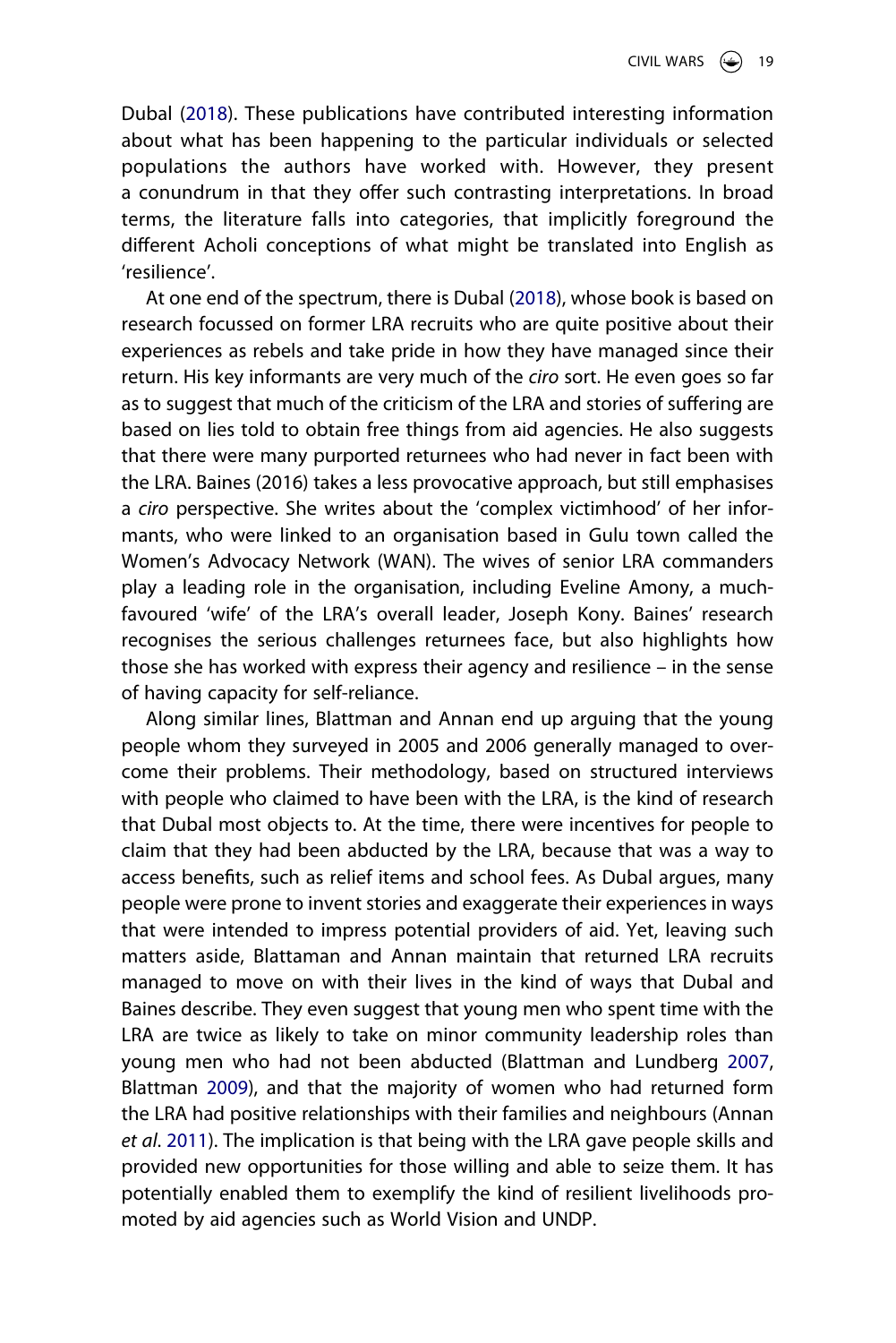20  $\left(\rightarrow\right)$  T. ALLEN ET AL.

<span id="page-20-1"></span><span id="page-20-0"></span>However, these findings are not corroborated by other researchers, and towards the other end of the spectrum are accounts emphasising the endless awfulness of experiences. Quite a bit of the media coverage and advocacy literature has promoted this view, dwelling on heart-rendering accounts, and suggesting that these are the norm. The most prominent example is the very successful, but much criticised, publicity work of the NGO called Invisible Children, including their Kony 2012 campaign (Allen [2012](#page-27-13), Invisible Children [2012,](#page-26-17) Schomerus *et al*. [2012](#page-27-14)). This *kanyo* kind of Acholi 'resilience' as basic survival tends to be described less often in the academic literature, partly because so much of the focus has been on those returnees from the LRA who are part of externally funded support networks and/or based in urban locations; and there tends to be an emphasis on the social agency of informants. An interesting exception is the article by Denov and Lakor [\(2017](#page-26-15)). This presents a grim assessment of the experiences of those returning. The research of Denov and Lakor has occurred through the *Watye Ki Gen* (We Have Hope) network of LRA returnees, which is run from the Word Vision office in Gulu town. Like WAN, it is often criticised by rural-based returnees for replicating LRA hierarchies, and for privileging urban based beneficiaries and their relatives (Parker *et al*. [2021](#page-27-5)). In this context, the emphasis on the *kanyo*  qualities of the current livelihoods of LRA returnees is surprising.

Another researcher who presents a comparably bleak view of the current circumstances facing some returnees from the LRA is the anthropologist, Grace Akello. Her work is not so affected by the debates and priorities of the urban-based networks, or the concerns and perspectives of aid projects. She has carried out fieldwork in mostly rural places, working in the Acholi language; and she has assessed the integration of LRA ex-combatants. Unlike the returned children and young adults who passed through reception centres, her informants are generally people who returned as mature adults through the formal amnesty process. Those she has studied are living with relatives on ancestral land and are effectively being punished by their own families and neighbours for the atrocities and hardships associated with the LRA.

Akello herself is not explicit about the matter, but in terms of the Acholi concepts used to translate 'resilience', her returnees from the LRA face lives that might be characterised as *kanyo*. Meanwhile, their neighbours' activities might be said to express their resilience in terms of *ciro can*, partly by joining together to persecute those who benefitted from the amnesty. Far from forgiving combatants, they apply their own form of justice by making them miserable. Akello actually uses the English word 'resilience' to describe this behaviour. She argues that it is 'resilience' in the population, responding to the 'repressive state amnesty mechanism' (Akello [2019,](#page-24-2) p. 266). The enduring impacts of the war leave survivors feeling angry that those responsible have not been held accountable. As a result, they make the lives of ex-combatants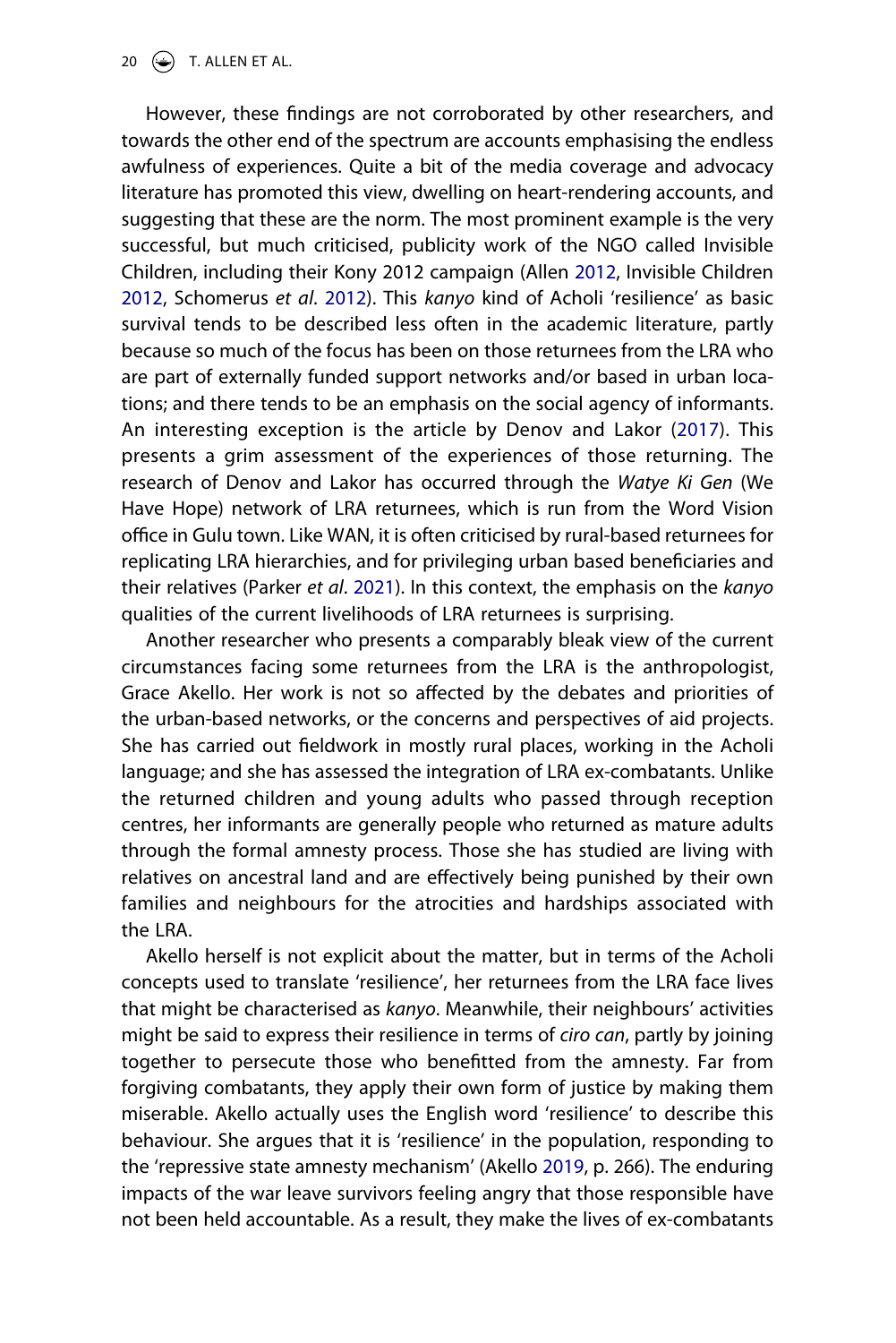'unbearable' (Akello [2019\)](#page-24-2). Akello describes scapegoating that may take on accusations of witchcraft (*lajok*) of the kind described in the accounts of Joseph and Rose, and resonate with other studies of such phenomena (e.g., Allen [2015a\)](#page-25-9).

<span id="page-21-2"></span><span id="page-21-0"></span>Akello's research methods, like those of other anthropologists working in the region, such a Dubal, are open to the criticism that it is not clear whether the cases they write about accurately represent overall experiences of return. Meanwhile, the approaches of other scholars, such as Baines, are constrained by working within a particular LRA support network, or, like Blattman, by relying heavily on questionnaire surveys of people claiming to be LRA returnees. There is a problem too that so much of the recent work has occurred in urban locations, and even with the same individuals (Clark [2008](#page-25-18), Finnström [20182018S](#page-27-15)chiltz *et al*. [2019,](#page-27-7) Torre *et al*. [2019](#page-27-16)). In Gulu town, there was occasionally irritation expressed by those interviewed about having been approached previously by different researchers without any perceived benefits. This contrasted sharply with those interviewed from the GUSCO sample who were found in rural locations. They had a marked tendency to complain that they had been abandoned since they left the reception centre, and that promises about follow up and support had been broken. Also, an ongoing problem for the majority of those living on ancestral land is that their right to cultivate plots is based on the agreement of clan elders and relatives, and that agreement is often contentious. In this context, the use of the sample from the GUSCO records proved illuminating when the whole data set was analysed with MaxQDA. These findings are discussed in detail elsewhere (Allen *et al*. [2020,](#page-25-3) Parker *et al*. [2021](#page-27-5)). A few key points relating to notions of resilience are noted here.

<span id="page-21-1"></span>Based on answers to questions about current residence and livelihoods, it is apparent that the likelihood of living on ancestral land generally declines in relation to the time someone has spent living with the LRA. That is the case for both women and men. Those who spent the longest time with the LRA are likely to be those who obtained a command position, or who were protected by someone who held such a position. They are the most likely to have directly participated in extremely violent events, or at least to have witnessed such events. Although there are exceptions, such as Grace, there is clearly a tendency for them not to live in rural locations. Many have been forced to leave, and they have managed to find work and accommodation in urban locations, drawing on their links to LRA support networks, which almost invariably replicate LRA hierarchies (Ocitti *et al*. [2019\)](#page-27-17). They are the most likely to have received some degree of continued assistance from aid agencies, and they are most commonly contacted by other researchers. Some of them have learned to recount their experiences in ways that resonate with expectations, and even report attending workshops to help train them to do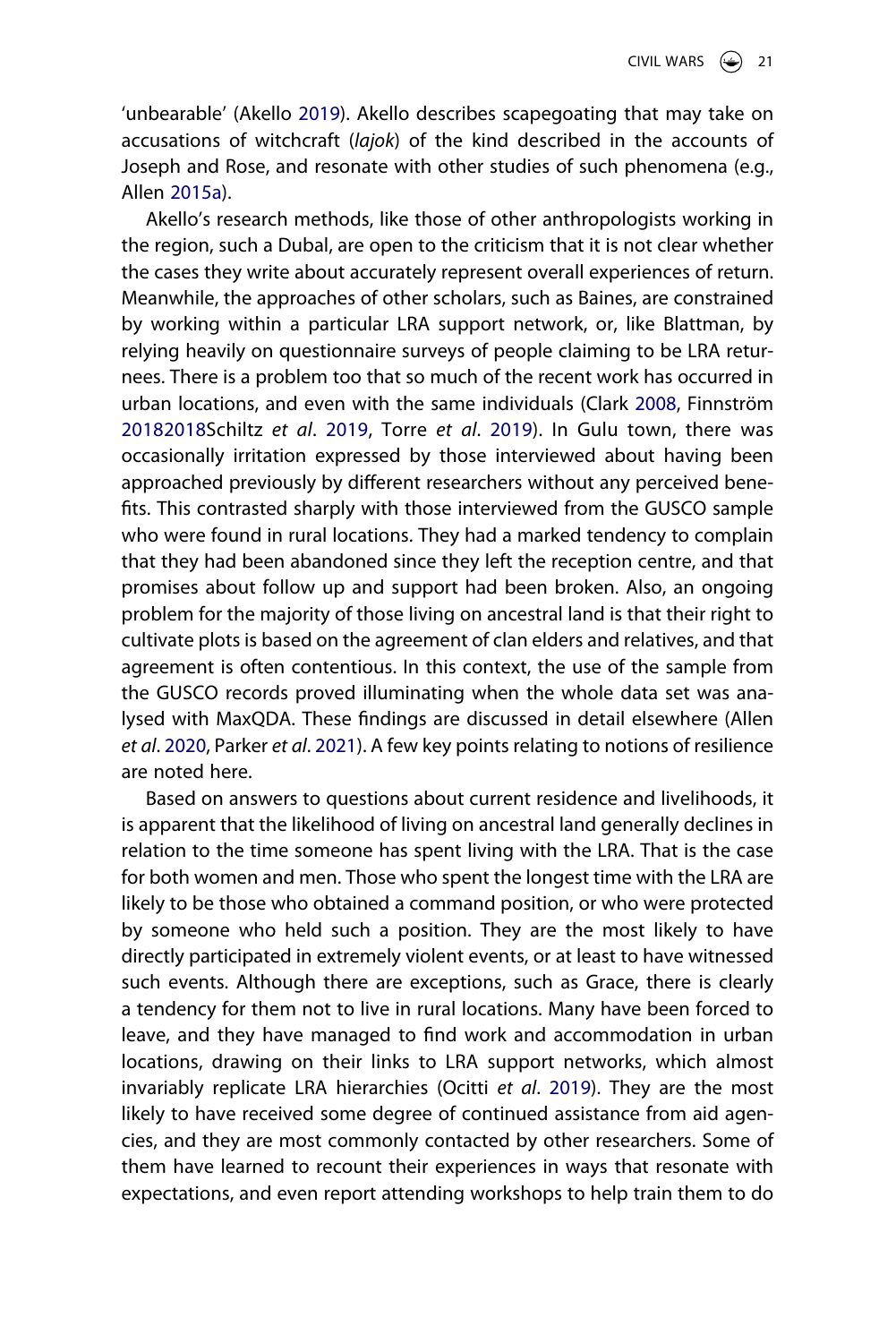so. Although they may face serious difficulties, which they are often adept at articulating, they are commonly managing better than other LRA returnees in terms of their living arrangements and capacities to make choices.

An assessment of the likelihood of currently experiencing stigma and open abuse adds to these insights. Data analysis revealed that such experiences were less likely, the longer the time spent with the LRA. Those who spent the longest amount of time with the LRA were less likely to be living in rural locations with hostile neighbours, and if name calling or hostility occurred, they had the confidence and capacity to dismiss or rebut such behaviour. Overwhelmingly, those who spent long periods of time with the LRA in our sample could be described with the term *ciro* in the Acholi language. Their 'resilience' for the most part, coincides with the World Vision agenda of building self-reliance, even if many of them have actually benefitted from a degree of sustained support and monitoring by NGO staff, philanthropists, and externally financed support networks. Unsurprisingly, they have often learned to speak about their past and present lives in ways that conform with aid agency expectations. Lily and Joseph broadly illustrate livelihoods that are typical in this group, while Rose is something of an outlier. She has tried repeatedly to live on ancestral land but has been pushed into a peri-urban area against her will, where she is struggling, but receiving some assistance from her former LRA connections.

Meanwhile, the majority of returned children and young adults in our sample may be placed towards the other end of these probability assessments. The cases of Grace and Beatrice are examples, and Sam is too, even though he is managing better, despite relentless antipathy from his neighbours. Overwhelmingly, this group has been largely left to their own devices by international actors, aid agencies, human rights activists, and researchers. That may, to some extent, reflect exclusionary models of resilience, which seem to justify assisting those most capable of helping themselves, and inadvertently end up overlooking the deprivation of the most vulnerable. Few of those living in rural locations had been followed up since leaving GUSCO. Many stated that they felt abandoned. They are dependent on relatives for assistance, and that assistance is often minimal, or may suddenly be withdrawn. They are commonly stigmatised and abused by member of their own families and are more likely to be experiencing the extreme hardships described, for example, in the case Beatrice. Their 'resilience' is mainly a matter of survival.

# *Conclusion: A Lens for Not-Seeing*

The insights we have outlined about the experiences of children and young adults who returned from the LRA over ten years ago resonates in various ways with findings from other scholars who have been working in the region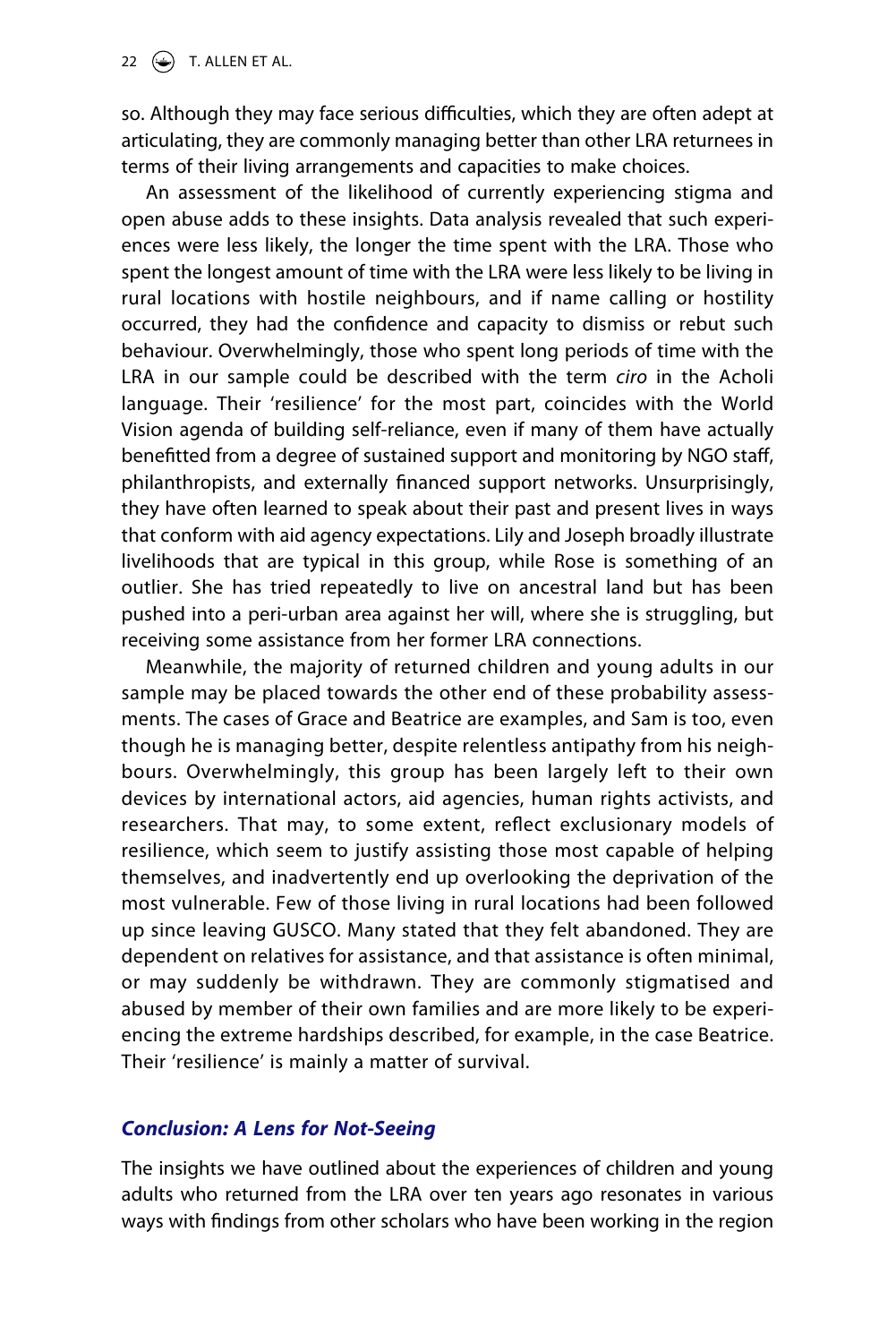on related themes. However, our work differs in that it is focussed on a random sample of people who can be verified as being former LRA child recruits, and is informed by a long-term perspective, based on direct observation of what has been happening since the war was ongoing. This approach helps explain the contrasting arguments in the literature and the seemingly contradictory findings about 'resilience'.

We have noted that conceptions of resilience shape ways of seeing, and that those ways of seeing can be partial. They can potentially obfuscate and euphemise the lived realities of the most vulnerable. Also, a normative conception of resilience may orientate support in ways that can exacerbate deprivation. Our analysis shows that, usually, those who managed to gain status in the LRA, are relatively better off now. They are mainly living in urban or peri-urban locations. Linked to LRA support networks such as WAN or *Watye Ki Gen*, they are likely to be receiving some form of external, aid-funded assistance. They tend to present *ciro* qualities, that might be viewed as responding to aspects of a self-reliant conception of resilient livelihoods promoted, for example, by World Vision and UNDP. Although, it should be stressed that *ciro* does not mean the same as 'entrepreneurial capacity'. Rather, it suggests a perseverance and determination to make the best of whatever opportunities are on offer. Typically, that involves talking about livelihoods and experiences in ways coinciding with aid funding criteria.

Meanwhile, those who have experienced life with the LRA as something that had to be endured obediently, and with little scope to exercise choice (due to their position in the LRA hierarchy), are likely to be those who are now comparably worse off. They have been systematically overlooked by the organisations that facilitated their return and excluded from externally assisted support networks. To the degree that they are self-reliant, it is not in the manner valorised by aid agencies. Those dependent on the largess of their relatives are likely to be persistently stigmatised in ways that negatively influence their daily life. They have unreliable and limited protection from those with whom they reside; and they encounter antipathy and fear from their neighbours who were living for long periods of time in internal displacement camps. The possibility of allegations about witchcraft (*lajok*) is a constant possibility. They face a life of perpetual troubling uncertainty. To paraphrase Rose, they are in danger of being thrown aside, with nowhere to go, condemned to becoming a moving corpse. The 'resilience' of this large group of returnees who are now young adults living in rural locations is of the *kanyo* kind. They keep going, because there is no other option, and few have expectations of the situation changing, unless, perhaps, they can move away to places where it is possible to hide their pasts. Hopefully, that has been the effective strategy of the 74 individuals in our sample of 304 who we could not find after years of searching. If they have not died or been killed, they are 'resilient' in yet another way: by successfully disappearing.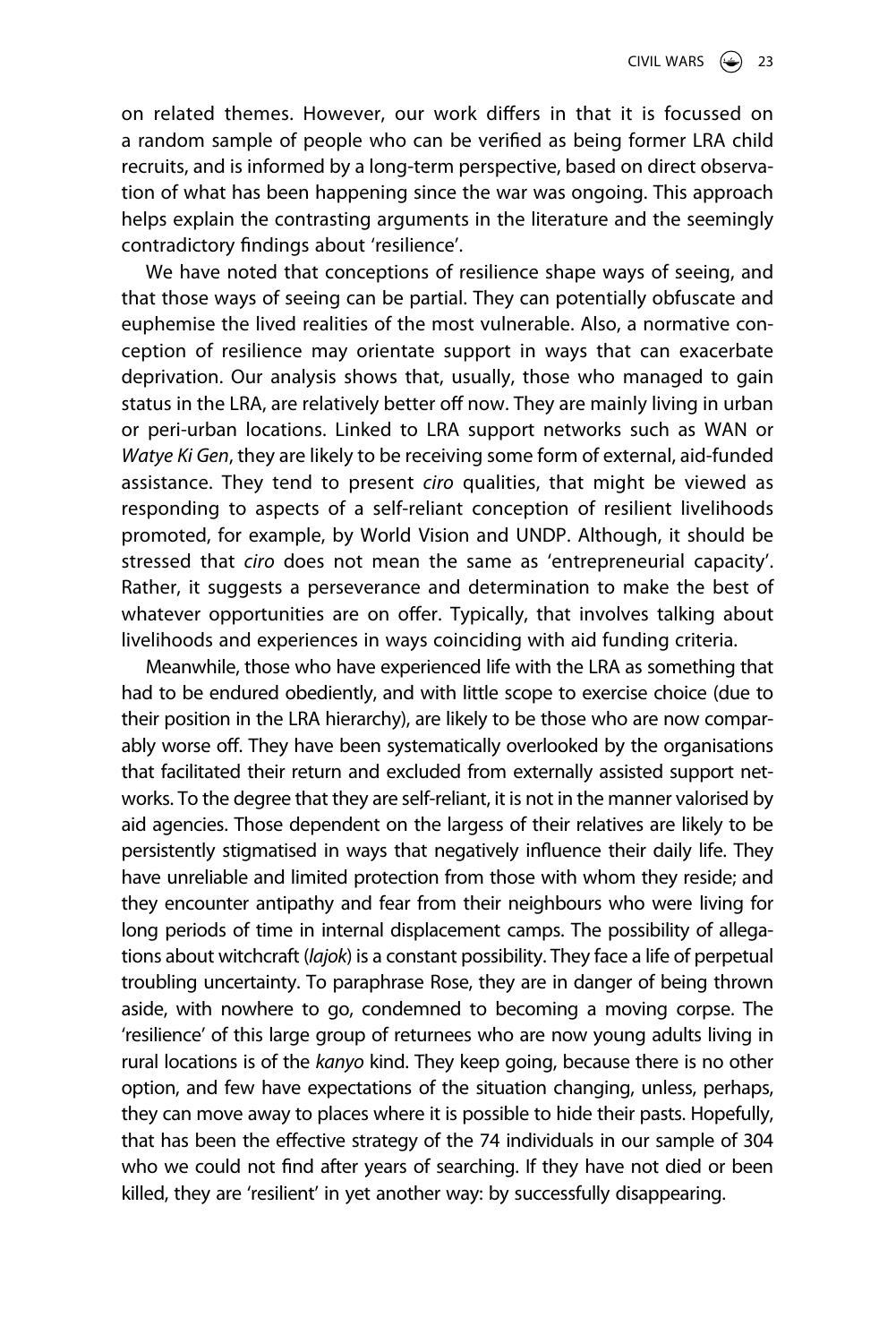24  $\left(\bigcirc\right)$  T. ALLEN ET AL.

# **Acknowledgments**

We are grateful to Dorothy Atim, Julian Hopwood, Anna Macdonald, Sophie Mylan, Ryan O'Bryne, James Ocitti, Robert Okeny and Holly Porter who at different times, and in different ways, contributed to this article. Research has been supported by the IGA-Rockefeller Research and Impact Fund, and by the following AHRC, ESRC and GCRF grants: AH/P005454/1, AH/T007524/1, ES/P008038/1, ES/P004911/1, ES/ P010873/1.

# **A note on ethics**

In-country ethics approval was provided from the Uganda National Council for Science and Technology (reference number SS2925). The research team was acutely aware that information accessed was often of a sensitive nature, and confidentiality was carefully maintained. In line with UK and Ugandan ethical requirements, the study was explained verbally in Acholi and each participant received a copy of the consent form. Participants provided written informed consent, and in cases of limited literacy, a thumb print. In a small number of cases, participants wanted to have discussions away from their homes. They travelled to an agreed meeting place and their expenses were reimbursed. The availability of psychosocial support is acutely limited in northern Uganda, but in those instances when participants articulated acute mental distress, interviewers provided details of a practising psychiatrist at Lacor Hospital, Gulu who was willing to provide support free of charge. There were a few cases where advice was sought and, where appropriate, travel expenses were covered by the project. There were also a small number of instances where there were practical things that could be done to assist or protect individuals in extreme circumstances, and occasionally, financial, and other assistance was provided.

# **Disclosure statement**

No potential conflict of interest was reported by the authors.

# **Funding**

Research for this article was funded by the following AHRC, ESRC and GCRF grants: [AH/P005454/1, ES/P008038/1, ES/P004911/1, ES/ P010873/1].

# **References**

- <span id="page-24-2"></span>Akello, G., [2019.](#page-5-0) Reintegration of amnestied LRA ex-combatants and survivors' resistance acts in Acholiland, Northern Uganda. *International Journal of Transitional Justice*, 13 (2), 249–267. doi:[10.1093/ijtj/ijz007](https://doi.org/10.1093/ijtj/ijz007).
- <span id="page-24-3"></span>Akello, G., Richters, A., and Reis, R., [2006.](#page-18-0) Reintegration of former child soldiers in northern Uganda: coming to terms with children's agency and accountability. *Intervention*, 4 (3), 229–243. doi:[10.1097/WTF.0b013e3280121c00.](https://doi.org/10.1097/WTF.0b013e3280121c00)
- <span id="page-24-1"></span>Aljazeera, [2003.](#page-3-0) *Uganda war 'worst forgotten crisis'*. Available from: [https://www.alja](https://www.aljazeera.com/news/2003/11/11/uganda-war-worst-forgotten-crisis) [zeera.com/news/2003/11/11/uganda-war-worst-forgotten-crisis](https://www.aljazeera.com/news/2003/11/11/uganda-war-worst-forgotten-crisis) .
- <span id="page-24-0"></span>Allen, T., [1991](#page-3-1). Understanding alice: Uganda's holy spirit movement in context. *Africa*, 61 (3), 370–399. doi:[10.2307/1160031](https://doi.org/10.2307/1160031).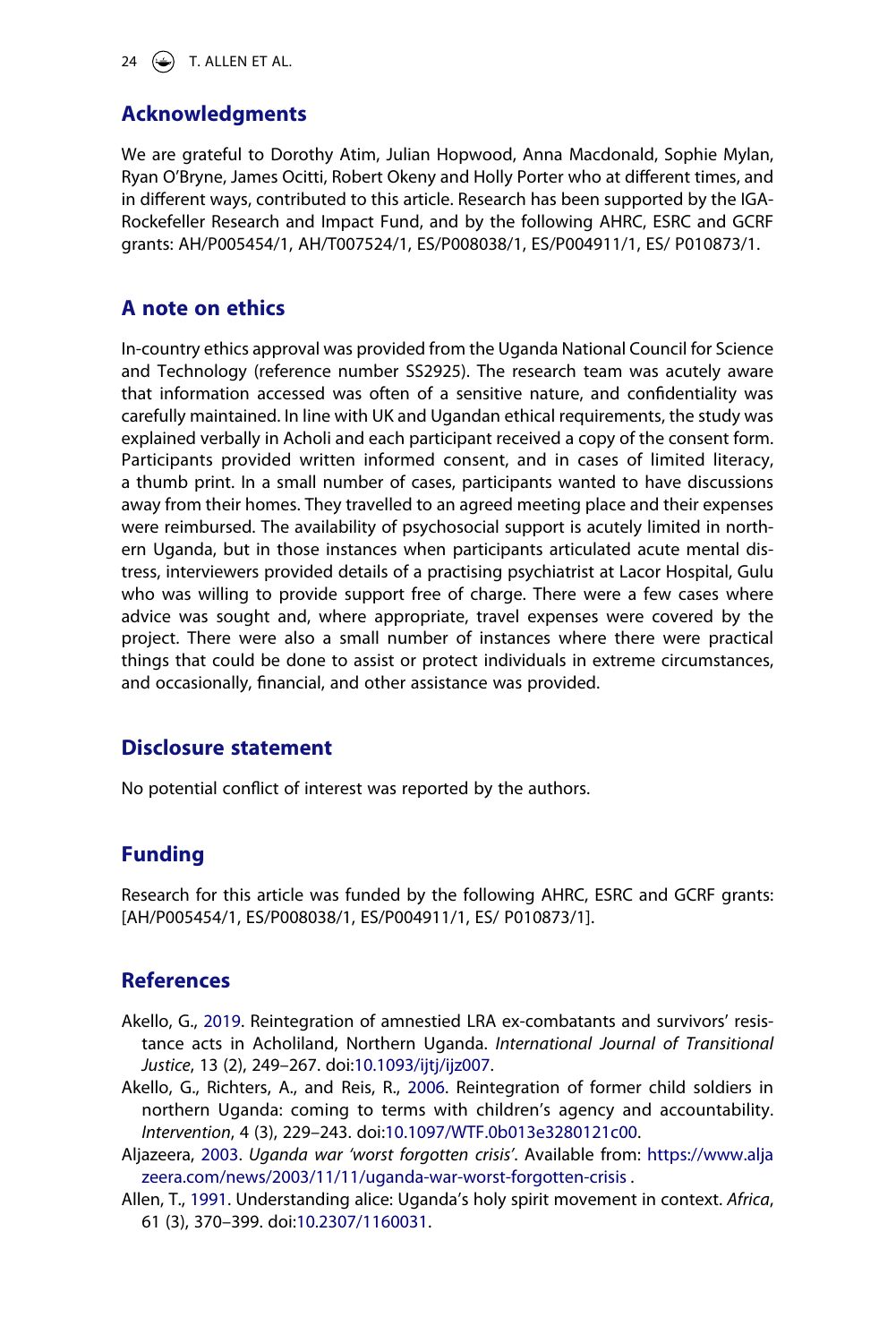- <span id="page-25-7"></span>Allen, T., [2005.](#page-4-0) *War and Justice in Northern Uganda: an Assessment of the International Criminal Court's Intervention*. London: DESTIN, London School of Economics.
- <span id="page-25-4"></span>Allen, T., [2006.](#page-3-1) *Trial justice: the International Criminal Court and the Lord's Resistance Army*. London: Zed/ Macmillan/IAI.
- <span id="page-25-8"></span>Allen, T., [2007](#page-6-0). The International Criminal Court and the Invention of Traditional Justice in Northern Uganda. *Politique africaine*, 147–166. November.
- <span id="page-25-9"></span>Allen, T., [2015a](#page-6-0). Vigilantes, witches and vampires: how moral populism shapes social accountability in northern Uganda. *International Journal on Minority and Group Rights*, 22 (3), 360–386. doi:[10.1163/15718115-02203004.](https://doi.org/10.1163/15718115-02203004)
- <span id="page-25-3"></span>Allen, T., *et al*., [2020.](#page-2-0) What happened to children who returned from the lord's resistance army in Uganda?'. *Journal of Refugee Studies*, fez116. March 4. doi:[10.1093/jrs/fez116](https://doi.org/10.1093/jrs/fez116).
- <span id="page-25-10"></span>Allen, T., [2015b.](#page-6-0) Life beyond the bubbles: cognitive dissonance and humanitarian impunity in Northern Uganda. *In*: S. Abramowitz, and C. Panter-Brick, eds. *Medical Humanitarianism: ethnographies of practice*, 96-118. Penn Press.
- <span id="page-25-6"></span>Allen, T. and Schomerus, M., [2006](#page-3-2). *A hard homecoming: lessons learned from the reception centre process on effective interventions for former 'abductees' in northern Uganda*. Washington D.C: USAID/UNICEF.
- <span id="page-25-5"></span>Allen, T. and Vlassenroot, K., [2010.](#page-3-1) *The Lord's Resistance Army: myth and reality*. London: Zed Books.
- <span id="page-25-0"></span>Almedom, A.M., [2011](#page-1-2). Profiling resilience: capturing complex realities in one world. *The Fletcher Forum of World Affairs*, 35, 145.
- <span id="page-25-16"></span>Annan, J., Blattman, C., Mazurana, D., and Carlson, K. ([2011](#page-18-1)). 'Civil War, Reintegration, and Gender in Northern Uganda'. *Journal of Conflict Resolution*, 55(6): 877–908. doi:[10.1177/0022002711408013](https://doi.org/10.1177/0022002711408013).
- <span id="page-25-17"></span>Atim T, Mazurana D, and Marshak A. [\(2018\)](#page-18-2). Women survivors and their children born of wartime sexual violence in northern Uganda. *Disasters*, 42 (1), S61–S78. doi:[10.1111/disa.12275.](https://doi.org/10.1111/disa.12275)
- <span id="page-25-11"></span>Atingo, J.O., [2008](#page-6-1). *Children born in LRA captivity: the case of Gulu district in northern Uganda*. MA Dissertation. Institute of Social Studies, The Hague, Netherlands.
- <span id="page-25-12"></span>Atingo, J.O., [2021.](#page-6-1) Watching the ICC judgement of LRA commander dominic ongwen with Ugandan victims of enforced marriage, *Africa at LSE*. Available from: [https://](https://blogs.lse.ac.uk/africaatlse/2021/02/17/watching-icc-judgement-lra-commander-dominic-ongwen-uganda-victims-rape-marriage/) [blogs.lse.ac.uk/africaatlse/2021/02/17/watching-icc-judgement-lra-commander](https://blogs.lse.ac.uk/africaatlse/2021/02/17/watching-icc-judgement-lra-commander-dominic-ongwen-uganda-victims-rape-marriage/)[dominic-ongwen-uganda-victims-rape-marriage/](https://blogs.lse.ac.uk/africaatlse/2021/02/17/watching-icc-judgement-lra-commander-dominic-ongwen-uganda-victims-rape-marriage/)
- <span id="page-25-14"></span>Blattman, C. [\(2009\)](#page-18-3). From Violence to Voting: War and Political Participation in Uganda. *American Political Science Review*, 103 (2), 231–247. doi:[10.1017/](https://doi.org/10.1017/S0003055409090212) [S0003055409090212](https://doi.org/10.1017/S0003055409090212).
- <span id="page-25-15"></span>Blattman, C., Annan, J. ([2010](#page-18-1)). 'On the Nature and Causes of LRA Abduction: What the Abductees Say'. In Allen, T., and Vlassenroot, K. (eds) *The Lord's Resistance Army: Myth and Reality* (pp. 132–155). New York, NY: Zed Books.
- <span id="page-25-13"></span>Blattman, C., and Lundberg, M. [\(2007\)](#page-18-3). Young People and the Experience of War in Uganda. *Special Report, Development Outreach*, 35–37.
- <span id="page-25-2"></span>Brassett, J. and Vaughan-Williams, N., [2015](#page-2-1). Security and the performative politics of resilience: critical infrastructure protection and humanitarian emergency preparedness. *Security Dialogue*, 46 (1), 32–50. doi:[10.1177/0967010614555943](https://doi.org/10.1177/0967010614555943).
- <span id="page-25-1"></span>Chandler, D., [2012.](#page-2-2) Resilience and human security: the post-interventionist paradigm. *Security Dialogue*, 43 (3), 213–229. doi:[10.1177/0967010612444151](https://doi.org/10.1177/0967010612444151).
- <span id="page-25-18"></span>Clark, T. [\(2008](#page-21-0)). '"We're Over-Researched Here!": Exploring Accounts of Research Fatigue within Qualitative Research Engagements'. *Sociology*, 42 (5), 953–970. doi:[10.1177/0038038508094573](https://doi.org/10.1177/0038038508094573).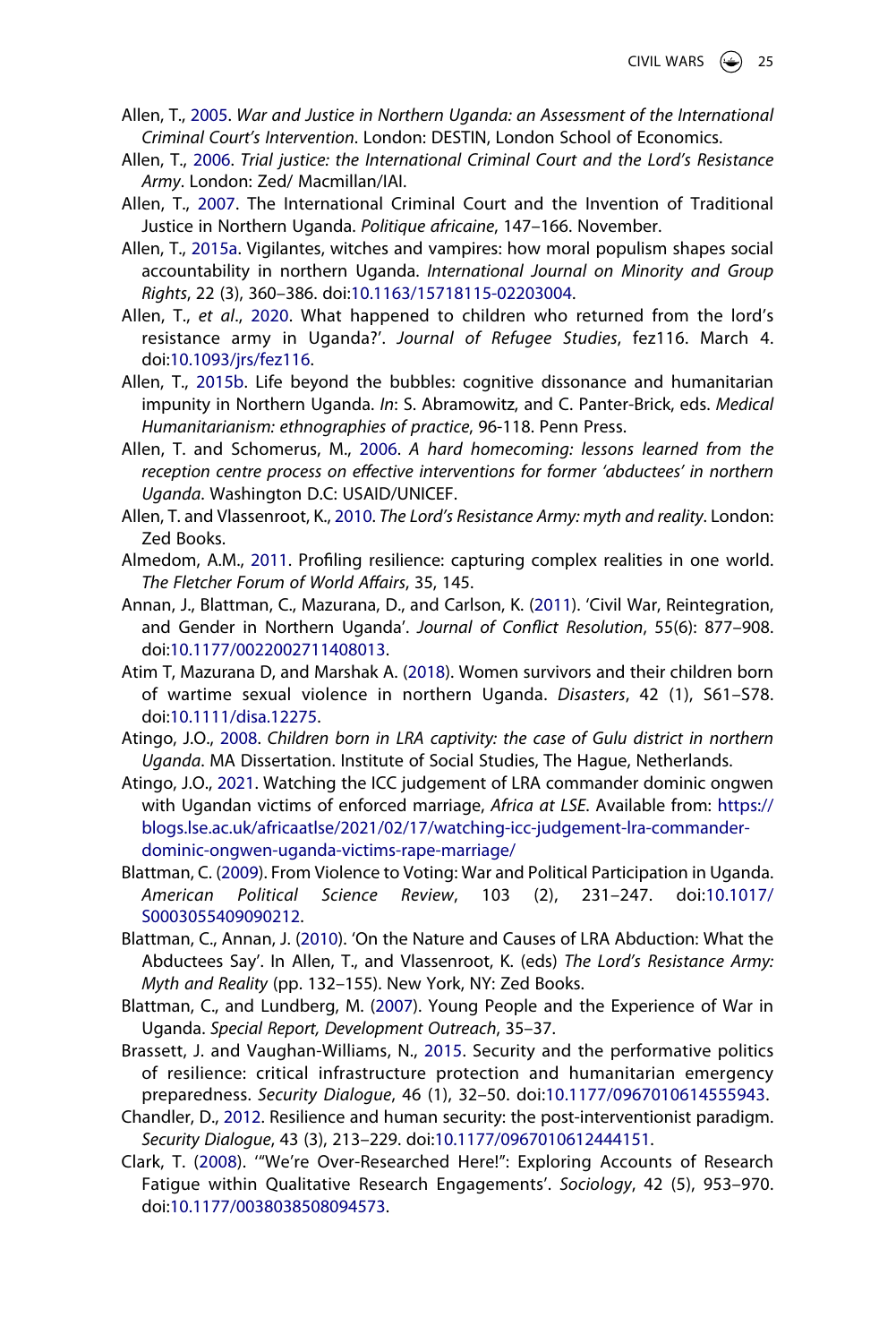- 26  $\left(\bigcirc\right)$  T. ALLEN ET AL.
- <span id="page-26-1"></span>Cretney, R., [2014](#page-2-3). Resilience for whom? Emerging critical geographies of socio-ecological resilience. *Geography Compass*, 8 (9), 652–640. doi:[10.1111/gec3.12154.](https://doi.org/10.1111/gec3.12154)
- <span id="page-26-12"></span>Day, C.R., [2019.](#page-5-1) "Survival Mode": rebel resilience and the Lord's Resistance Army. *Terrorism and Political Violence*, 31 (5), 966–986. doi:[10.1080/](https://doi.org/10.1080/09546553.2017.1300580) [09546553.2017.1300580](https://doi.org/10.1080/09546553.2017.1300580).
- <span id="page-26-15"></span>Denov, M. and Lakor, A.A., [2017.](#page-18-2) When war is better than peace: the post-conflict realities of children born of wartime rape in northern Uganda. *Child Abuse & Neglect*, 65, 255–265. doi:[10.1016/j.chiabu.2017.02.014](https://doi.org/10.1016/j.chiabu.2017.02.014)
- <span id="page-26-16"></span>Dubal, S. ([2018](#page-19-0)). *Against Humanity: Lessons from the Lord's Resistance Army*. Berkeley: University of California Press.
- <span id="page-26-3"></span>Duffield, M., [2015.](#page-2-1) Resilience and abandonment. *Resilience*, 3 (2), 137–140. doi:[10.1080/21693293.2015.1022990](https://doi.org/10.1080/21693293.2015.1022990).
- <span id="page-26-4"></span>Dunn Cavelty, M., Kaufmann, M., and Søby Kristensen, K., [2015.](#page-2-1) Resilience and (in) security: practices, subjects, temporalities. *Security Dialogue*, 46 (1), 3–14. doi:[10.1177/0967010614559637](https://doi.org/10.1177/0967010614559637).
- <span id="page-26-14"></span>Erin K. Baines. [\(2016\)](#page-18-2). *Buried in the Heart: Women, Complex Victimhood and the War in Northern Uganda*. Cambridge University Press.
- <span id="page-26-2"></span>Evans, B. and Reid, J., [2014.](#page-2-3) *Resilient life: the art of living dangerously*. Cambridge: Polity Press.
- <span id="page-26-8"></span>Felli, R., [2016](#page-2-4). The World Bank's neoliberal language of resilience. *In*: *Risking capitalism*  (Research in Political Economy, Volume 31). Bingley, UK: Emerald Group Publishing Limited, 267–295. [https://econpapers.repec.org/bookchap/emerpeczz/s0161-](https://econpapers.repec.org/bookchap/emerpeczz/s0161-723020160000031014.htm) [723020160000031014.htm](https://econpapers.repec.org/bookchap/emerpeczz/s0161-723020160000031014.htm)
- <span id="page-26-7"></span>Garrett, P.M., [2016](#page-2-4). Questioning tales of 'Ordinary Magic': 'Resilience' and Neo-Liberal Reasoning. *The British Journal of Social Work*, 46 (7), 1909–1925. doi:[10.1093/bjsw/](https://doi.org/10.1093/bjsw/bcv017) [bcv017](https://doi.org/10.1093/bjsw/bcv017).
- <span id="page-26-13"></span>Harnisch, H. and Montgomery, E., [2017.](#page-5-2) "What kept me going": a qualitative study of avoidant responses to war-related adversity and perpetration of violence by former forcibly recruited children and youth in the Acholi region of northern Uganda. *Social Science & Medicine*, 188, 100–108. doi:[10.1016/j.socscimed.2017.07.007](https://doi.org/10.1016/j.socscimed.2017.07.007)
- <span id="page-26-11"></span>Haroz, E.E., *et al*., [2013](#page-4-1). Adolescent resilience in Northern Uganda: the role of social support and prosocial behavior in reducing mental health problems. *Journal of Research on Adolescence*, 23, 1. doi:[10.1111/j.1532-7795.2012.00802.x](https://doi.org/10.1111/j.1532-7795.2012.00802.x)
- <span id="page-26-9"></span>Hilhorst, D., [2018](#page-2-4). Classical humanitarianism and resilience humanitarianism: making sense of two brands of humanitarian action. *Journal of International Humanitarian Action*, 3 (1), 1–12. doi:[10.1186/s41018-018-0043-6](https://doi.org/10.1186/s41018-018-0043-6).
- <span id="page-26-6"></span>Howell, A., [2015.](#page-2-4) Resilience as enhancement: governmentality and political economy beyond 'responsibilisation'. *Politics*, 35 (1), 67–71. doi:[10.1111/1467-](https://doi.org/10.1111/1467-9256.12080) [9256.12080.](https://doi.org/10.1111/1467-9256.12080)
- <span id="page-26-10"></span>Humbert, C. and Joseph, J., [2019.](#page-2-5) Introduction: the politics of resilience: problematising current approaches. *Resilience*, 7 (3), 215–223. doi:[10.1080/](https://doi.org/10.1080/21693293.2019.1613738) [21693293.2019.1613738](https://doi.org/10.1080/21693293.2019.1613738).
- <span id="page-26-5"></span>Ilcan, S. and Rygiel, K., [2015](#page-2-4). "Resiliency humanitarianism": responsibilizing refugees through humanitarian emergency governance in the camp. *International Political Sociology*, 9, 333–351. doi:[10.1111/ips.12101](https://doi.org/10.1111/ips.12101)
- <span id="page-26-17"></span>Invisible Children, [2012.](#page-20-0) *Kony 2012*. Available from: [https://invisiblechildren.com/kony-](https://invisiblechildren.com/kony-2012)[2012](https://invisiblechildren.com/kony-2012) .
- <span id="page-26-0"></span>Joseph, J., [2013.](#page-2-3) Resilience as embedded neoliberalism: a governmentality approach. *Resilience*, 1 (1), 38–52. doi:[10.1080/21693293.2013.765741.](https://doi.org/10.1080/21693293.2013.765741)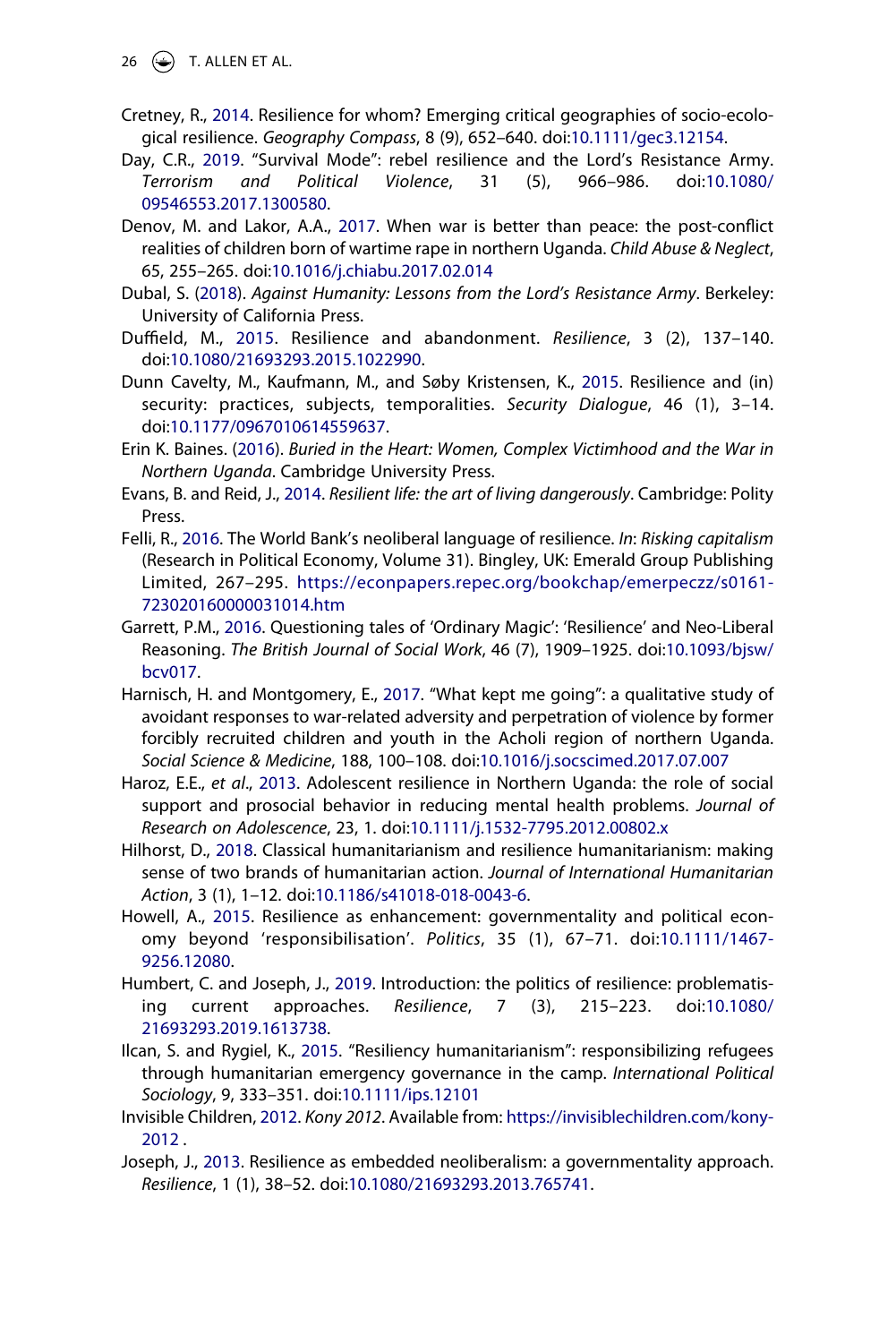- <span id="page-27-6"></span>Kansiime, M. and Mastenbroek, A., [2016.](#page-5-3) Enhancing resilience of farmer seed system to climate-induced stresses: insights from a case study in West Nile region, Uganda. *Journal of Rural Studies*, 47 (Part A), 220–230. doi:[10.1016/j.jrurstud.2016.08.004.](https://doi.org/10.1016/j.jrurstud.2016.08.004)
- <span id="page-27-14"></span>Mareike Schomerus, Tim Allen, and Koen Vlassenroot. ([2012](#page-20-1)). '*KONY 2012 and the Prospects for Change Examining the Viral Campaign*'. Foreign Affairs.
- <span id="page-27-12"></span>Mazurana, D., Carlson, K., Blattman, C., and Annan, J. [\(2008](#page-18-3)). *A Way Forward for Assisting Women and Girls in Northern Uganda: Findings fromPhase II of the Survey for War Affected Youth*. Special Report for the Juba Peace Process. [https://chrisblatt](https://chrisblattman.com/documents/policy/%26#x00A0;sway/SWAY.Phase1.FinalReport.pdf) [man.com/documents/policy/ sway/SWAY.Phase1.FinalReport.pdf](https://chrisblattman.com/documents/policy/%26#x00A0;sway/SWAY.Phase1.FinalReport.pdf) .
- <span id="page-27-4"></span>Munive, J., [2021.](#page-2-5) Resilience in displacement and the protection of civilians in South Sudan. *Journal of Refugee Studies*, 34 (2), 1879–1899. doi:[10.1093/jrs/fey068.](https://doi.org/10.1093/jrs/fey068)
- <span id="page-27-1"></span>O'Malley, P., [2010.](#page-2-2) Resilient subjects: uncertainty, warfare and liberalism. *Economy and Society*, 39 (4), 488–509. doi:[10.1080/03085147.2010.510681.](https://doi.org/10.1080/03085147.2010.510681)
- <span id="page-27-17"></span>Ocitti, J., Parker, M., and Allen, T., [2019](#page-21-1). How Lord's Resistance Army hierarchies in the bush survive in peace time. Available from: [https://blogs.lse.ac.uk/africaatlse/2019/](https://blogs.lse.ac.uk/africaatlse/2019/06/25/lords-resistance-army-hierarchies-peace-time-women/) [06/25/lords-resistance-army-hierarchies-peace-time-women/](https://blogs.lse.ac.uk/africaatlse/2019/06/25/lords-resistance-army-hierarchies-peace-time-women/) .
- <span id="page-27-3"></span>Oliver, M.L. and Boyle, P.J., [2019](#page-2-5). In and beyond the camp: the rise of resilience in refugee governance. *Oñati Socio-Legal Series, Forthcoming*.
- <span id="page-27-9"></span>Parker, M., [1996a](#page-6-0). The mental health of war-damaged populations. *Institute of Development Studies Bulletin*, 27 (3), 77–85. doi:[10.1111/j.1759-5436.1996.](https://doi.org/10.1111/j.1759-5436.1996.mp27003007.x) [mp27003007.x.](https://doi.org/10.1111/j.1759-5436.1996.mp27003007.x)
- <span id="page-27-5"></span>Parker, M., *et al*., [2021.](#page-2-0) Legacies of humanitarian neglect: long term experiences of children who returned from the Lord's Resistance Army in Uganda. *Conflict and Health*, 15, 43. doi:[10.1186/s13031-021-00374-5](https://doi.org/10.1186/s13031-021-00374-5)
- <span id="page-27-10"></span>Parker, M., [1996b.](#page-6-0) Social devastation and mental health in North East Africa: reflections on an absent literature. *In*: T. Allen, ed. *In search of cool ground: war, flight and homecoming in north-east Africa*. London: James Currey, 262–273.
- <span id="page-27-11"></span>Pham, P., Vink, P., and Stover, E. [\(2007\)](#page-18-3). *Abducted: The Lord's Resistance Army and Forced Conscription in Northern Uganda*. Berkeley and Tulane: Berkeley-Tulane Initiative on Vulnerable Populations. [https://hhi.harvard.edu/publications/](https://hhi.harvard.edu/publications/abducted-lords-resistance-army-and-forcedconscription-northern-uganda)  [abducted-lords-resistance-army-and-forcedconscription-northern-uganda](https://hhi.harvard.edu/publications/abducted-lords-resistance-army-and-forcedconscription-northern-uganda)
- <span id="page-27-0"></span>Ran Bhamra, Samir Dani & Kevin Burnard [\(2011\)](#page-1-3) Resilience: the concept, a literature review and future directions. *International Journal of Production Research*, 49 (18), 5375–5393. doi:[10.1080/00207543.2011.563826](https://doi.org/10.1080/00207543.2011.563826).
- <span id="page-27-2"></span>Reid, J., [2012.](#page-2-2) The disastrous and debased subject of resilience development. *Dialogue*, 58, 67–81.
- <span id="page-27-7"></span>Schiltz, J., *et al*., [2019.](#page-5-4) Resilient and self-reliant life: South Sudanese refugees imagining futures in the adjumani refugee setting, Uganda. *Children & Society*, 33 (1), 39–52. doi:[10.1111/chso.12304](https://doi.org/10.1111/chso.12304).
- <span id="page-27-15"></span>Sverker Finnström [\(2018\)](#page-21-0) 'Book Review of Holly Porter. [2018](#page-21-0). 'Book Review of Holly Porter. *African Studies Quarterly*, 17(4), 138–139. [http://www.africa.ufl.edu/asq/v17/](http://www.africa.ufl.edu/asq/v17/v17i4a8.pdf) [v17i4a8.pdf](http://www.africa.ufl.edu/asq/v17/v17i4a8.pdf)
- <span id="page-27-13"></span>Tim Allen. ([2012](#page-20-0)). *'Will KONY2012 Make a Difference?' E-International Relations*. [https://](https://www.e-ir.info/2012/03/18/will-kony2012-make-a-difference/%26#x00A0;TIM) [www.e-ir.info/2012/03/18/will-kony2012-make-a-difference/ TIM](https://www.e-ir.info/2012/03/18/will-kony2012-make-a-difference/%26#x00A0;TIM)
- <span id="page-27-16"></span>Torre, C., *et al*., [2019](#page-21-2). Is promoting war trauma such a good idea? *Anthropology Today*, 35 (6), 3–6. doi:[10.1111/1467-8322.12538](https://doi.org/10.1111/1467-8322.12538).
- <span id="page-27-8"></span>UNDP, [2016](#page-5-5). *A Film for Northern Uganda*. Available from: [https://www.ug.undp.org/](https://www.ug.undp.org/content/uganda/en/home/presscenter/pressreleases/2016/10/18/a-film-for-northern-uganda-.html) [content/uganda/en/home/presscenter/pressreleases/2016/10/18/a-film-for](https://www.ug.undp.org/content/uganda/en/home/presscenter/pressreleases/2016/10/18/a-film-for-northern-uganda-.html)[northern-uganda-.html](https://www.ug.undp.org/content/uganda/en/home/presscenter/pressreleases/2016/10/18/a-film-for-northern-uganda-.html) .